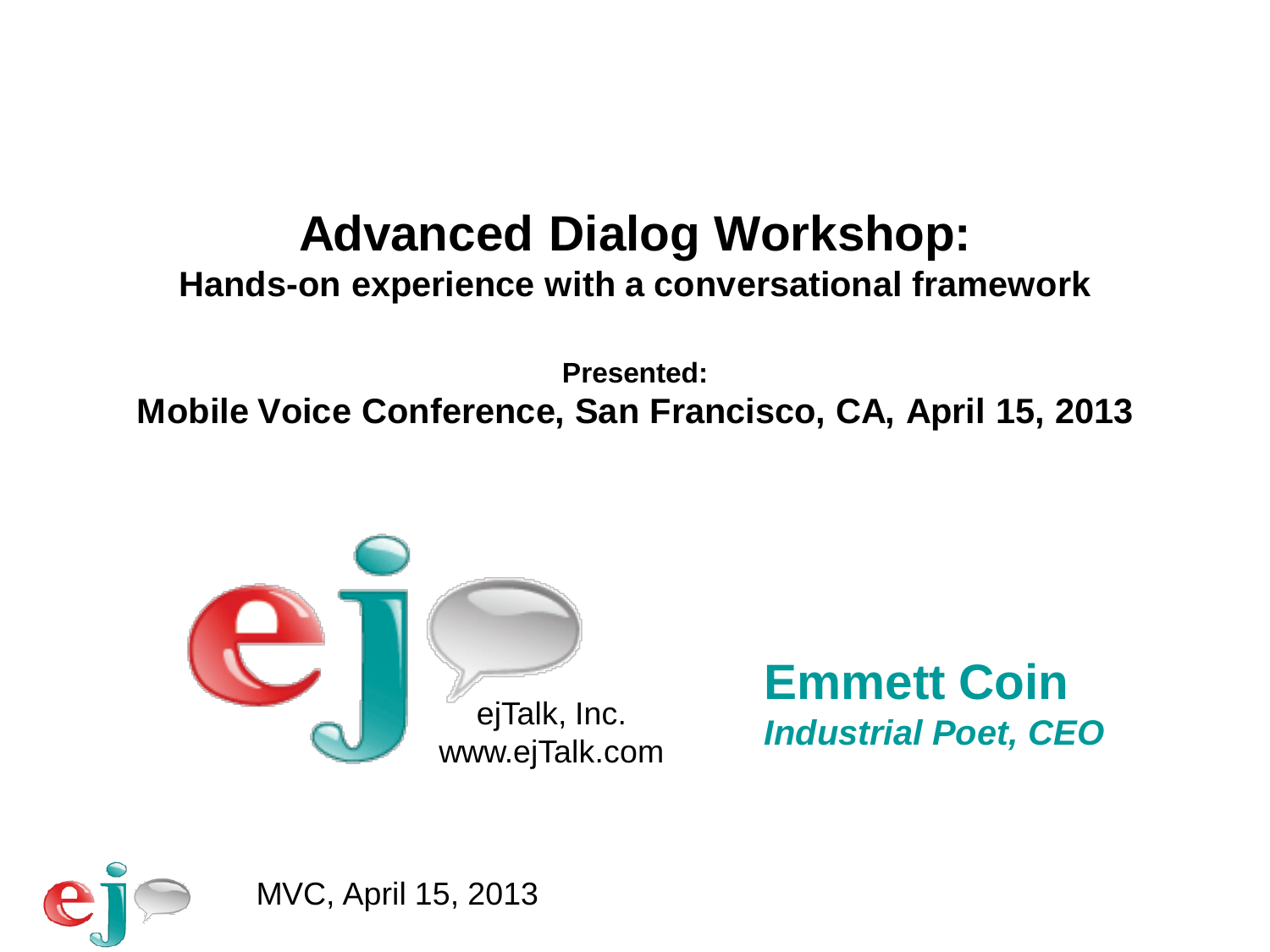## The Problem

### Voice development systems today are not very aware of the conversational context. They DO NOT:

- Have easy ways to resolve pronouns. ("it" refers to?)
- **Inherently adapt to repetitious tasks. (shared knowledge?)**
- **Automatically remember things. (we were talking about?)**
- **Coordinate multimodal activities with speech.**

### They are missing CONTEXT

![](_page_1_Picture_7.jpeg)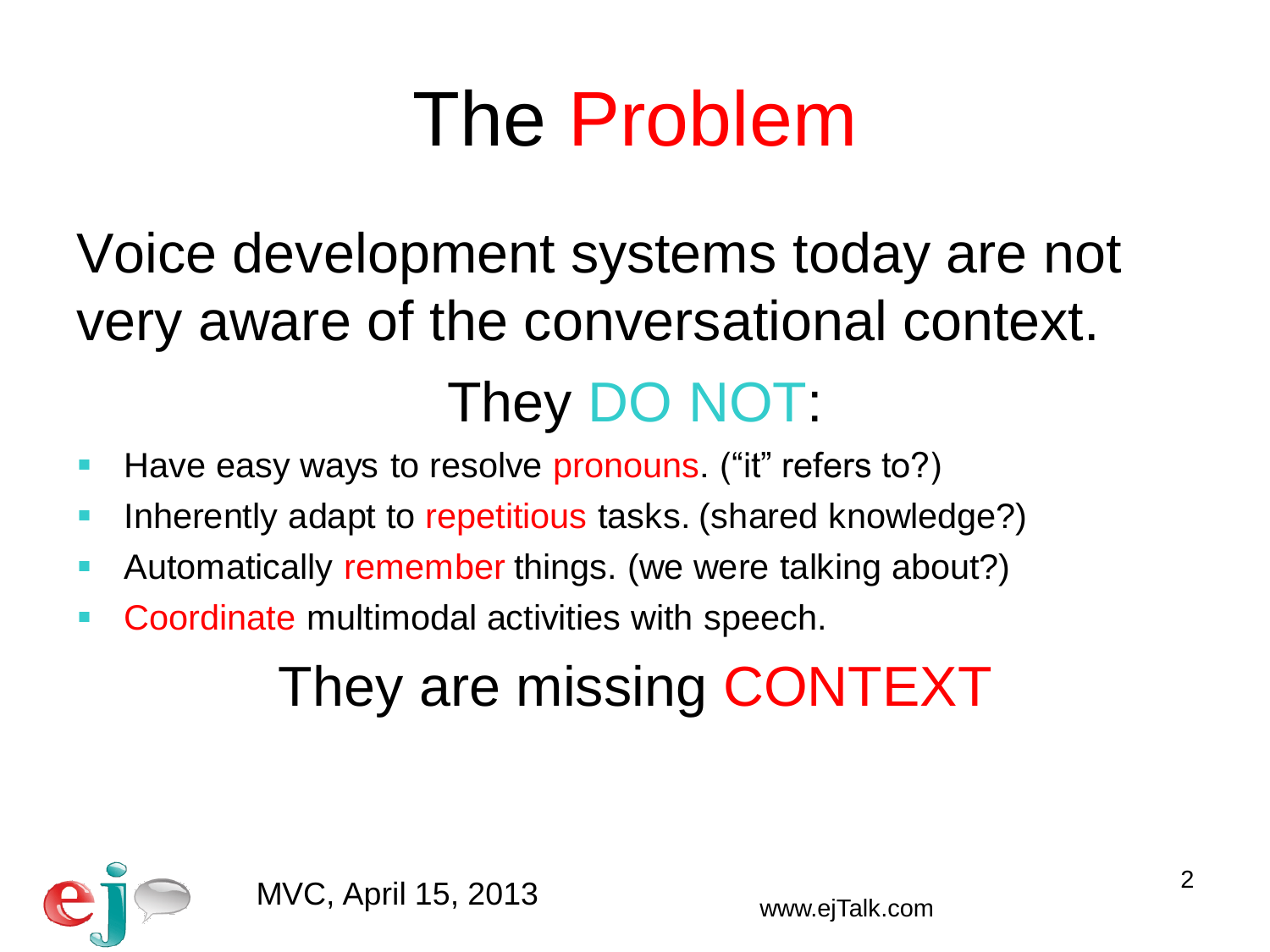## The Solution

Integrate all of the application technologies into a single engine that WILL:

- **Persist the details of a conversation**
- **Persist the details of a ... relationship.**
- Track the history of previous conversational paths.
- Understand "that one" is the "one" we just talked about.

### An engine that is built on CONTEXT

![](_page_2_Picture_7.jpeg)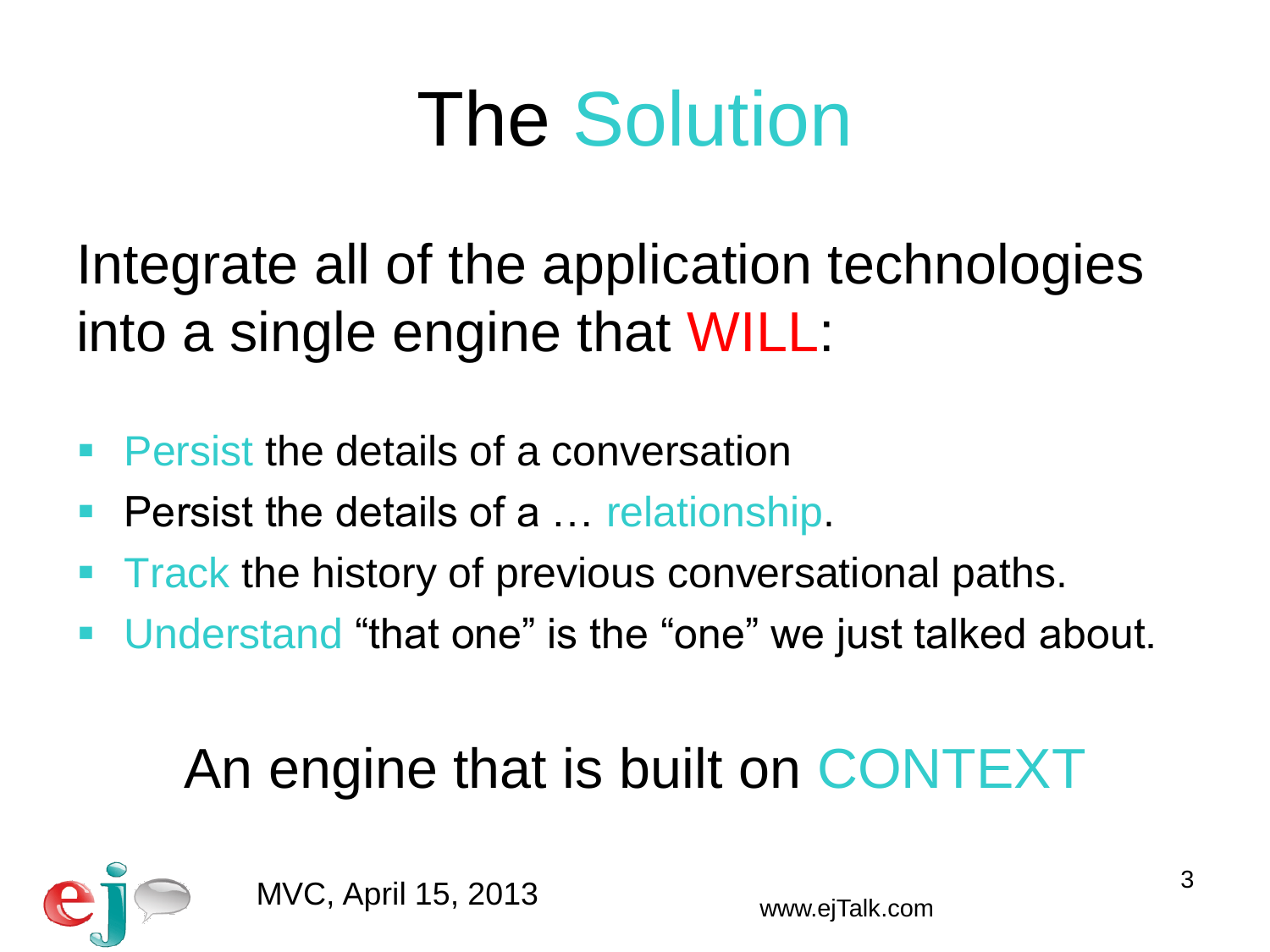![](_page_3_Figure_0.jpeg)

e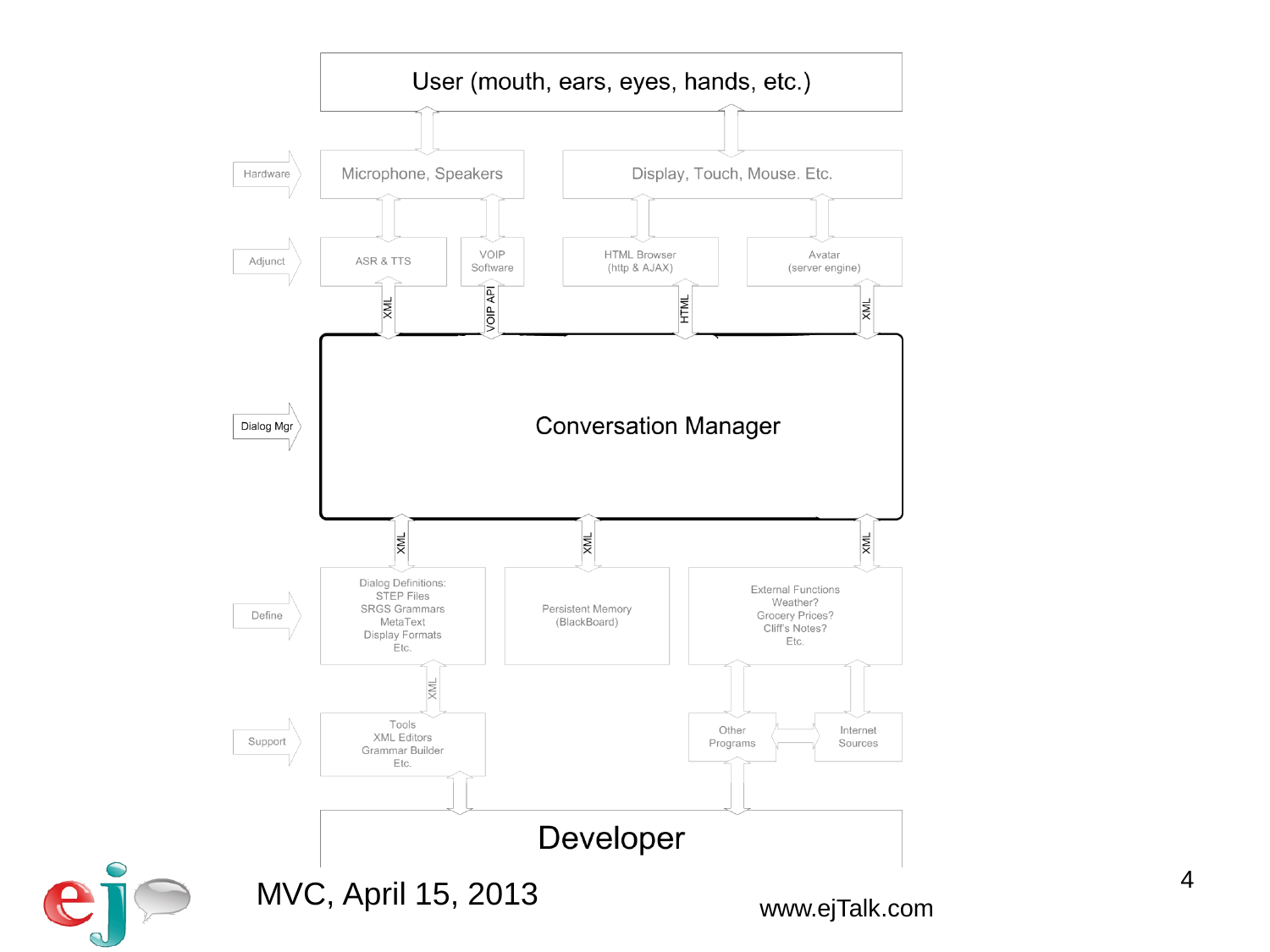# Is This Time The Time?

(For an truly conversational agent)

- Speech infrastructure is in place
- This generation is comfortable talking to "things"
- Voice search is getting more natural
- Understanding of "natural" speech is improving
- R&D departments experimenting with "conversation"
- Indications are that the public is seriously ready for more
- But most "conversational" apps are just "voice search"
	- Single query … no context
	- Lack adaptation to familiar tasks
	- No relationship with the user

However, context is a BIG PART of any real conversation

![](_page_4_Picture_13.jpeg)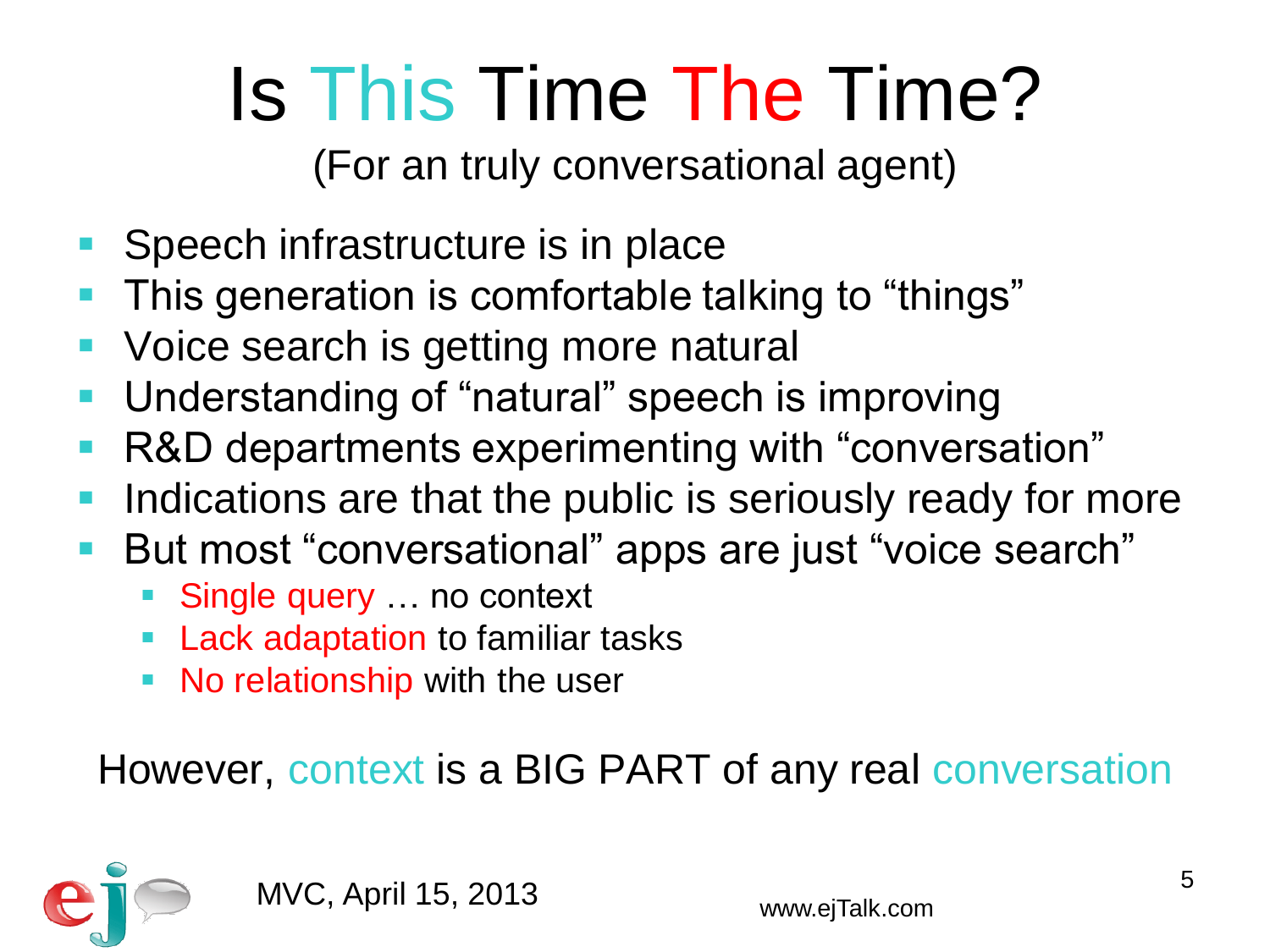### Workshop Goals

- **Hands-on experience** 
	- View the specifications
	- Edit & Experiment in a simple development environment
- **Exposure to Advanced Dialog Concepts** 
	- Mechanisms for adaptation and context
- **Modify and test behavior on a live system** 
	- Edit on a laptop and test on an Android phone
- Experience "post search" speech app design
	- It is good if the app remembers things
	- It is better if it uses those memories to adapt automatically

![](_page_5_Picture_11.jpeg)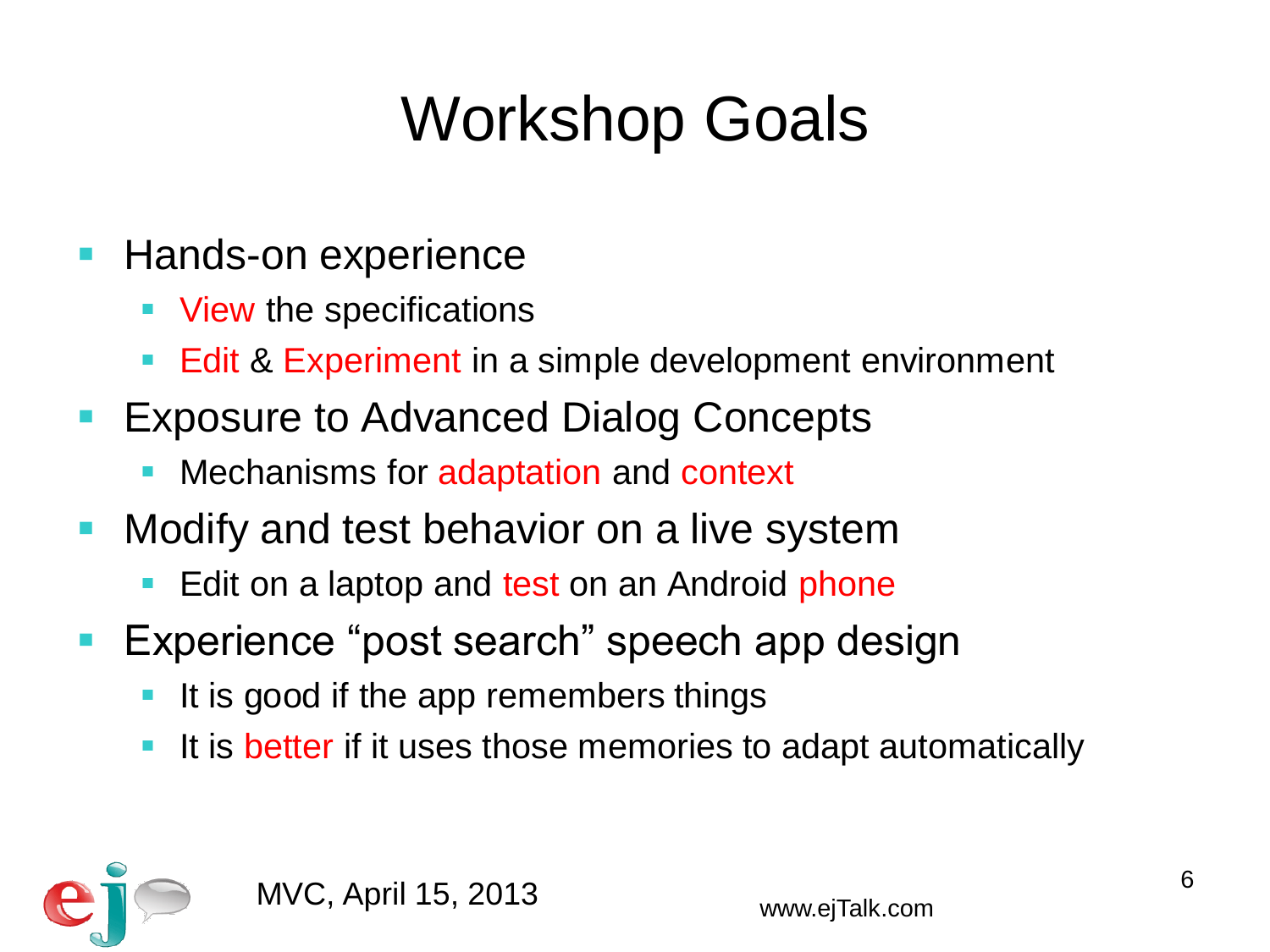# Platform Technologies

### (What we will use today)

- **Speech ASR/TTS** 
	- All the usual suspects for recognition and synthesis
	- Google ASR & Native Android TTS
- **Conversation Manager** 
	- VoiceXML?
	- State Charts?
	- ejTalker … more on the next slide
- Generic client device
	- HTML rendering, text & touch interaction
	- AJAX communications to the conversation manager
	- Android phones, laptop browsers

![](_page_6_Picture_13.jpeg)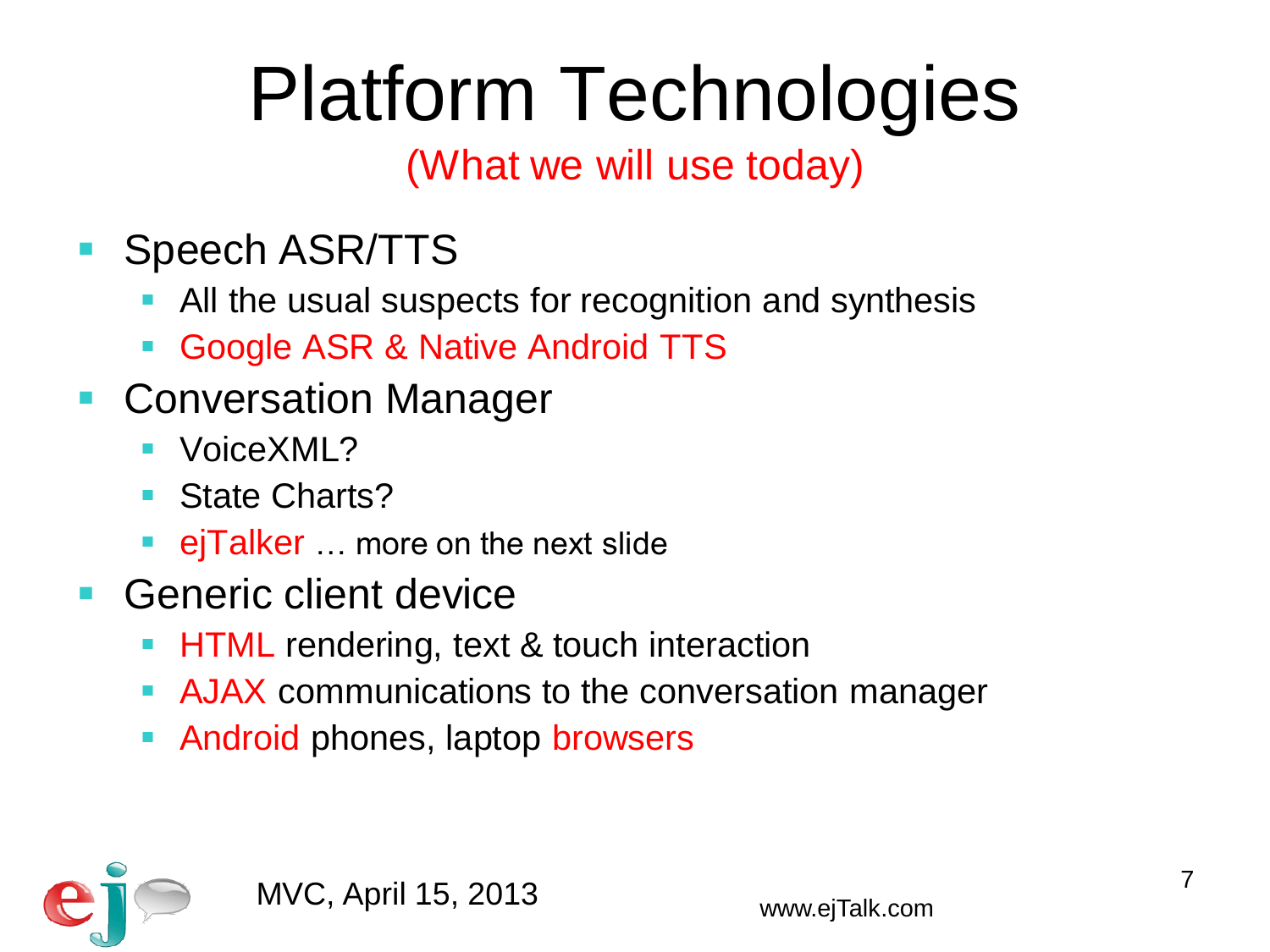## What Is "C " Talker

### This is the Conversation Manager that we will use today:

- ejTalker (pronounced: "edge" talker)
	- **If coordinates all aspects of a conversation**
	- **If has been around for years**
- Cloud based or embedded
	- **Small executable footprint**
	- **Low compute loads**
- A declarative language for conversations
	- **XML** formalism
	- Syntax reminiscent of rule based systems
- **Invoke rich conversional behavior** 
	- **Persistent interaction memory**
	- **Automaticity (automatic adaptation to usage)**
	- **Variability (non-static prompts)**
	- **Derivation of behavior**

![](_page_7_Picture_16.jpeg)

Cassandra is based on ejTalker

![](_page_7_Picture_18.jpeg)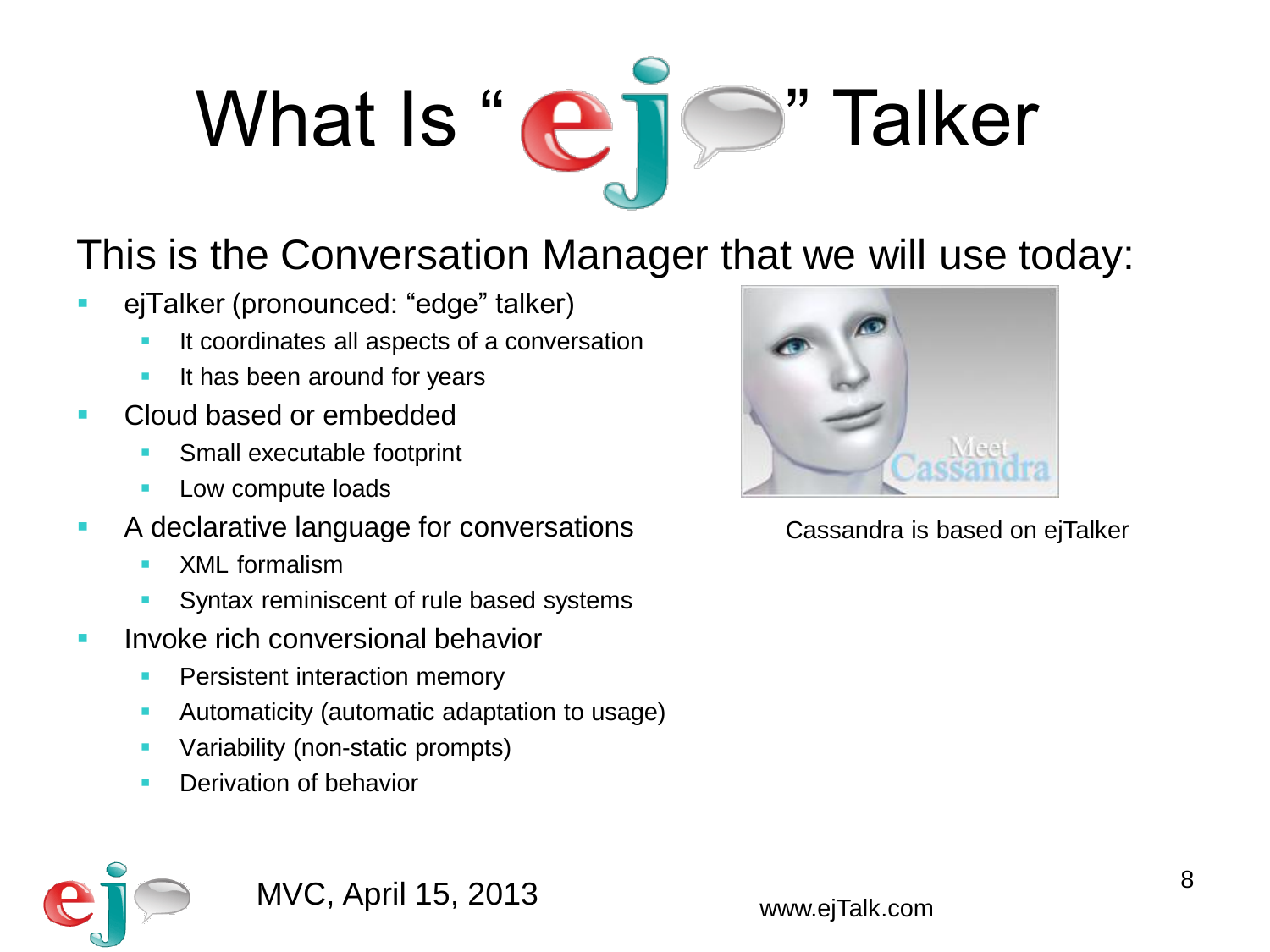# What we will do today

- **Brief overview of the platform.**
- **Describe declarative engine methods** 
	- **Transitions: Rules** (in STEP files)
	- **Adaptive behavior: metaText files**
	- Variability: Production Grammars (prodGram files)
	- **Memory: Persisting information**
- **Derivation** 
	- Use predefined behaviors (<derivedFrom> declaration)

![](_page_8_Picture_9.jpeg)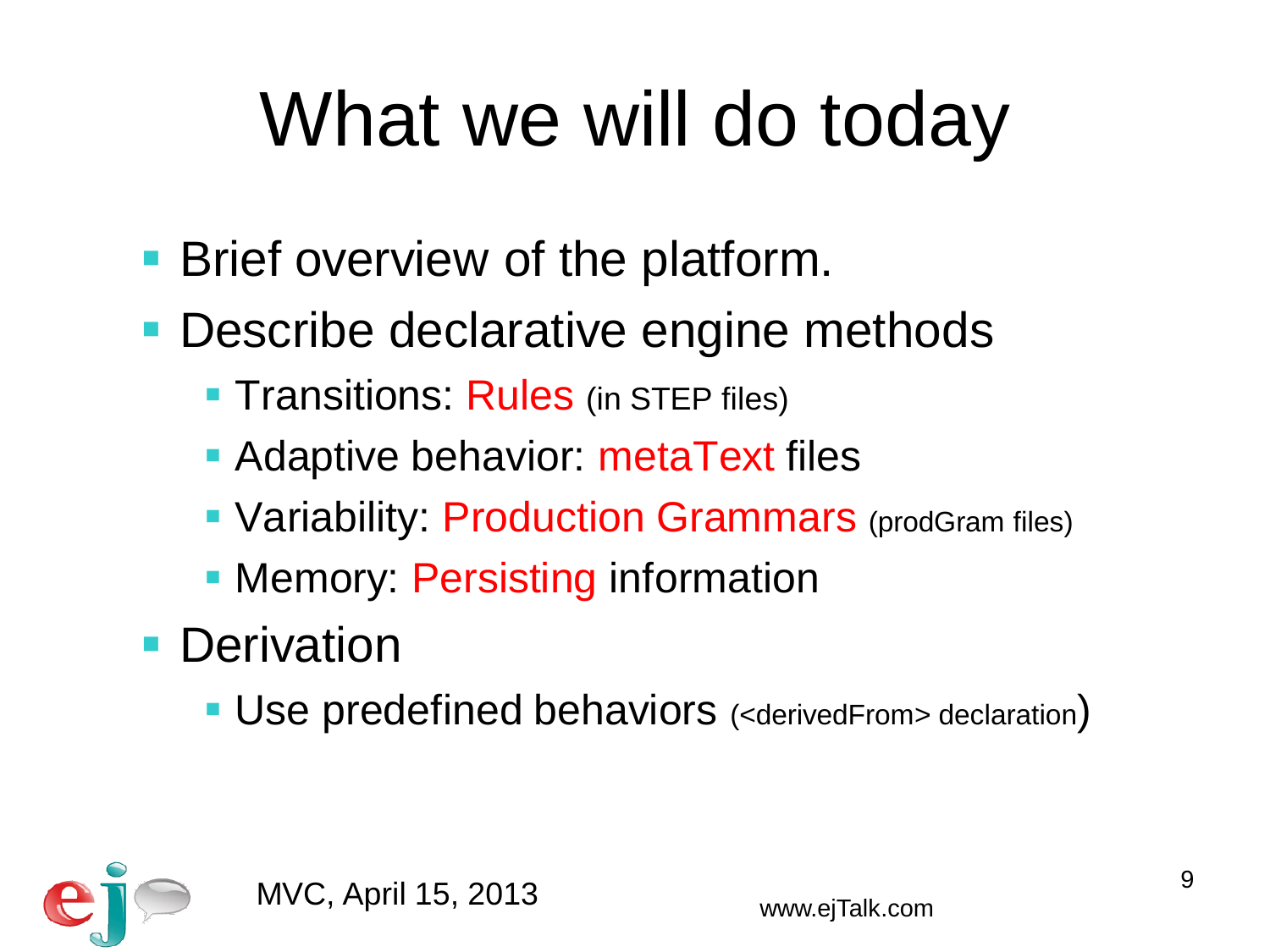### The Conversation Engine (Just Thoughts)

![](_page_9_Picture_1.jpeg)

![](_page_9_Picture_2.jpeg)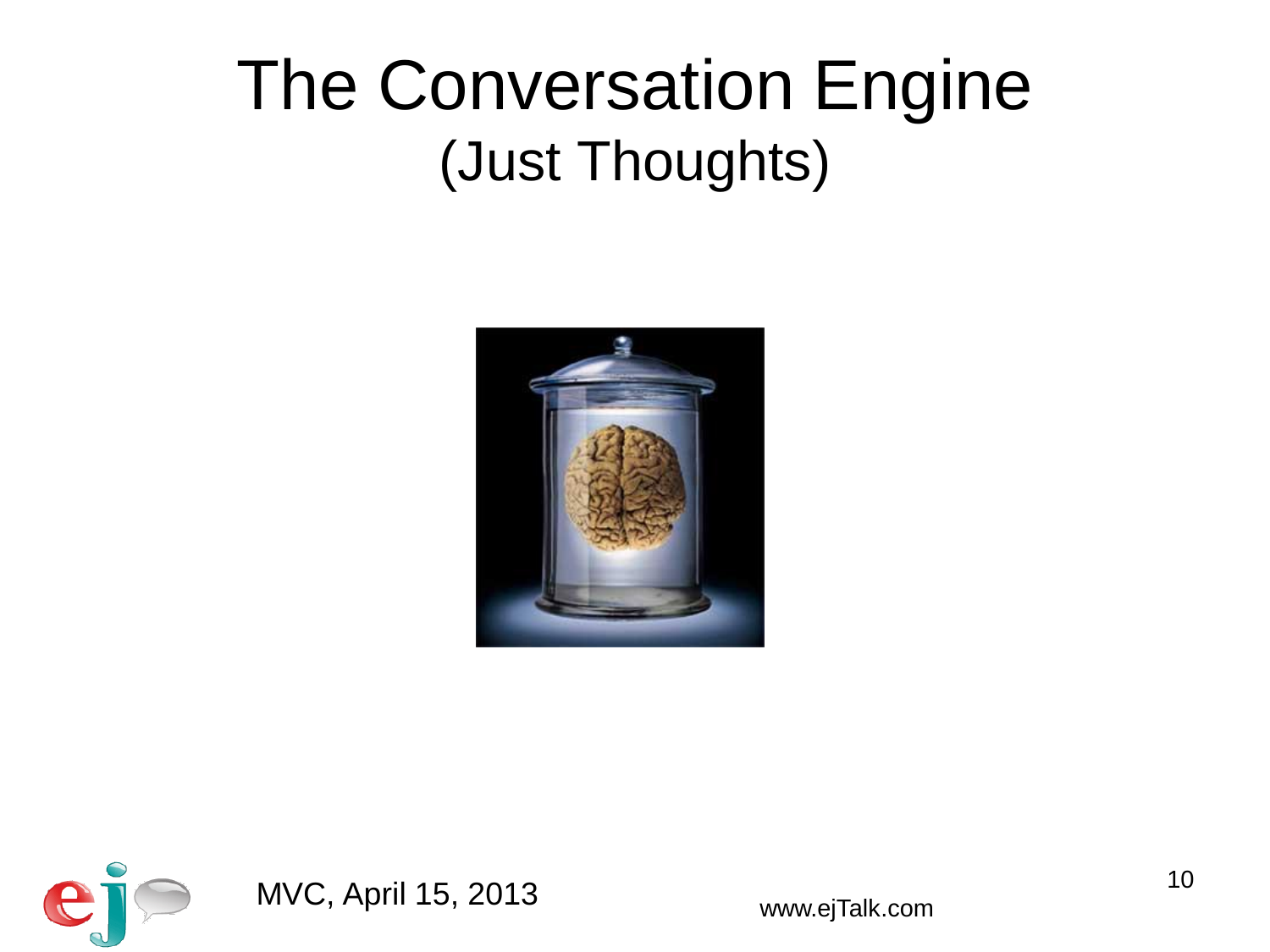## Adding Input and Output

![](_page_10_Picture_1.jpeg)

![](_page_10_Picture_2.jpeg)

MVC, April 15, 2013 www.ejTalk.com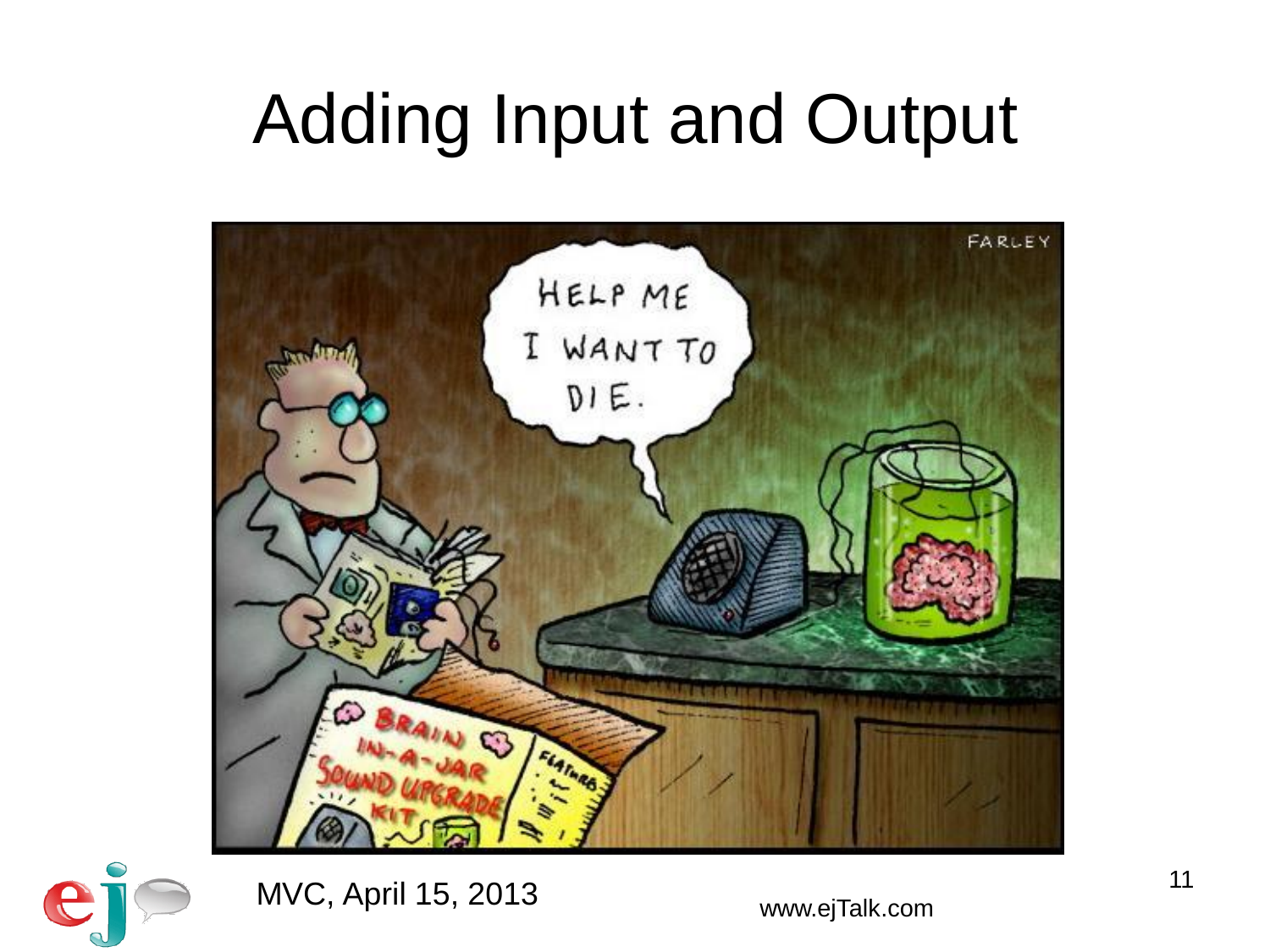![](_page_11_Figure_0.jpeg)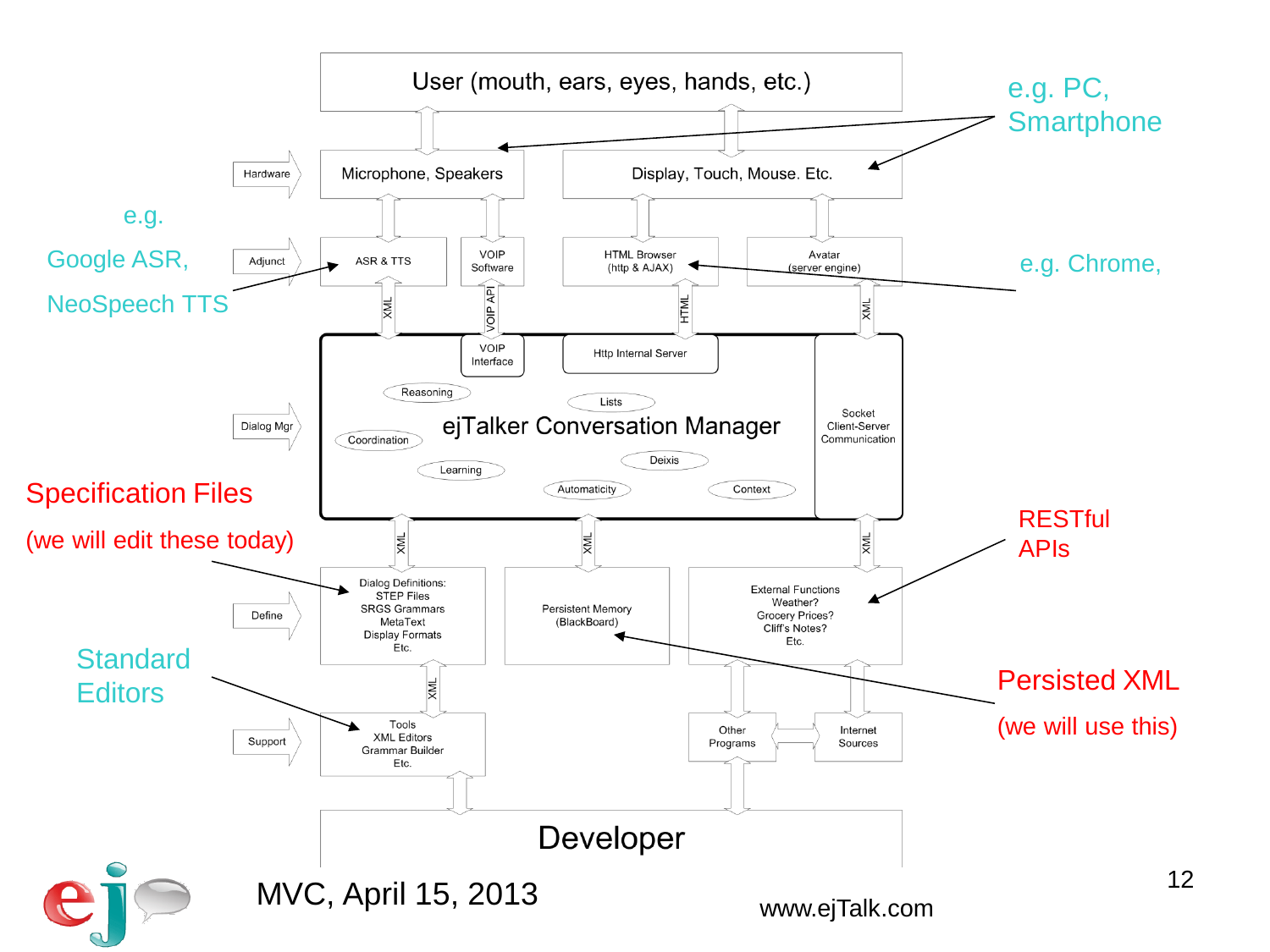## Specification File Architecture

**Natural Language Processing Text GUI Speech**

### **Understanding**

Concept Files Semantic fragments Input Grammar

### **RULES**

STEP Files Overall conversation design Coordinate system features

### **Adaptation**

metaText Files **Frequency Recency** 

**Variability**

prodGram Files Constrained Semantic SRGS grammars

**Memory** Persistent Data Store (XML)

### **Access & Manipulate**

displayFormats XML Databases

### ejScripts **Presentation Text Graphics Speech**

![](_page_12_Picture_14.jpeg)

MVC, April 15, 2013

**Content Handling**

www.ejTalk.com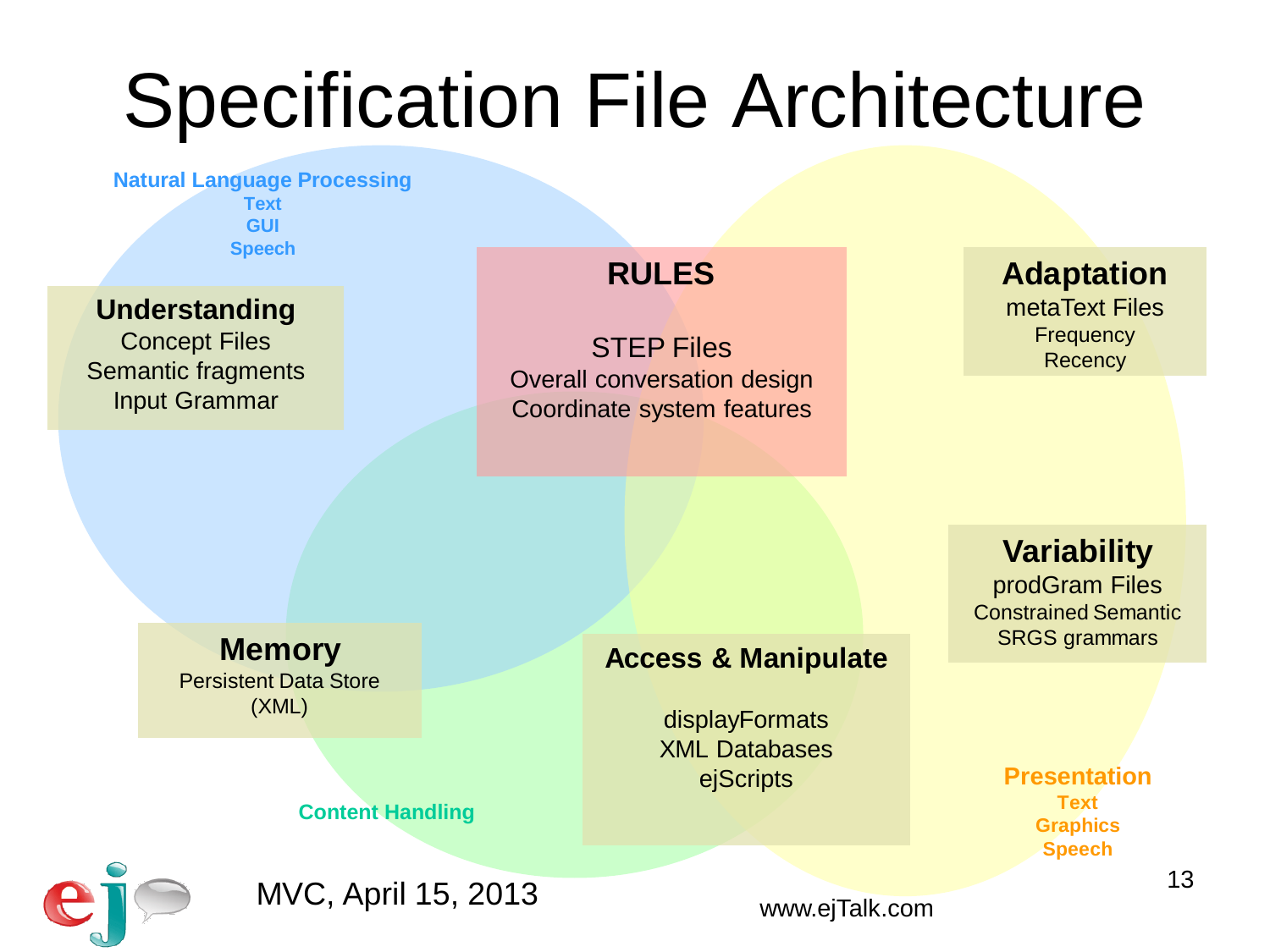## The ejTalker's declarative language.

Rules Adaptation **Variability Memory** 

### ■ **STEP** files

- **If** Initial instructions for what to say and do
- Sets of **Rules** that specify how to react.

### MetaText files

- **E** Automatic adaptation specs
	- **How often and how recently have we done something**

### ProdGram

- Specs for automatic variability
	- Choosing parts of output phrases from semantically equivalent alternatives.
- setMEM & {V:some/path/to/data:default}
	- **How to persist a simple memory:** setMEM
	- How to access that memory: {V:a/path/:no memory found}

![](_page_13_Picture_14.jpeg)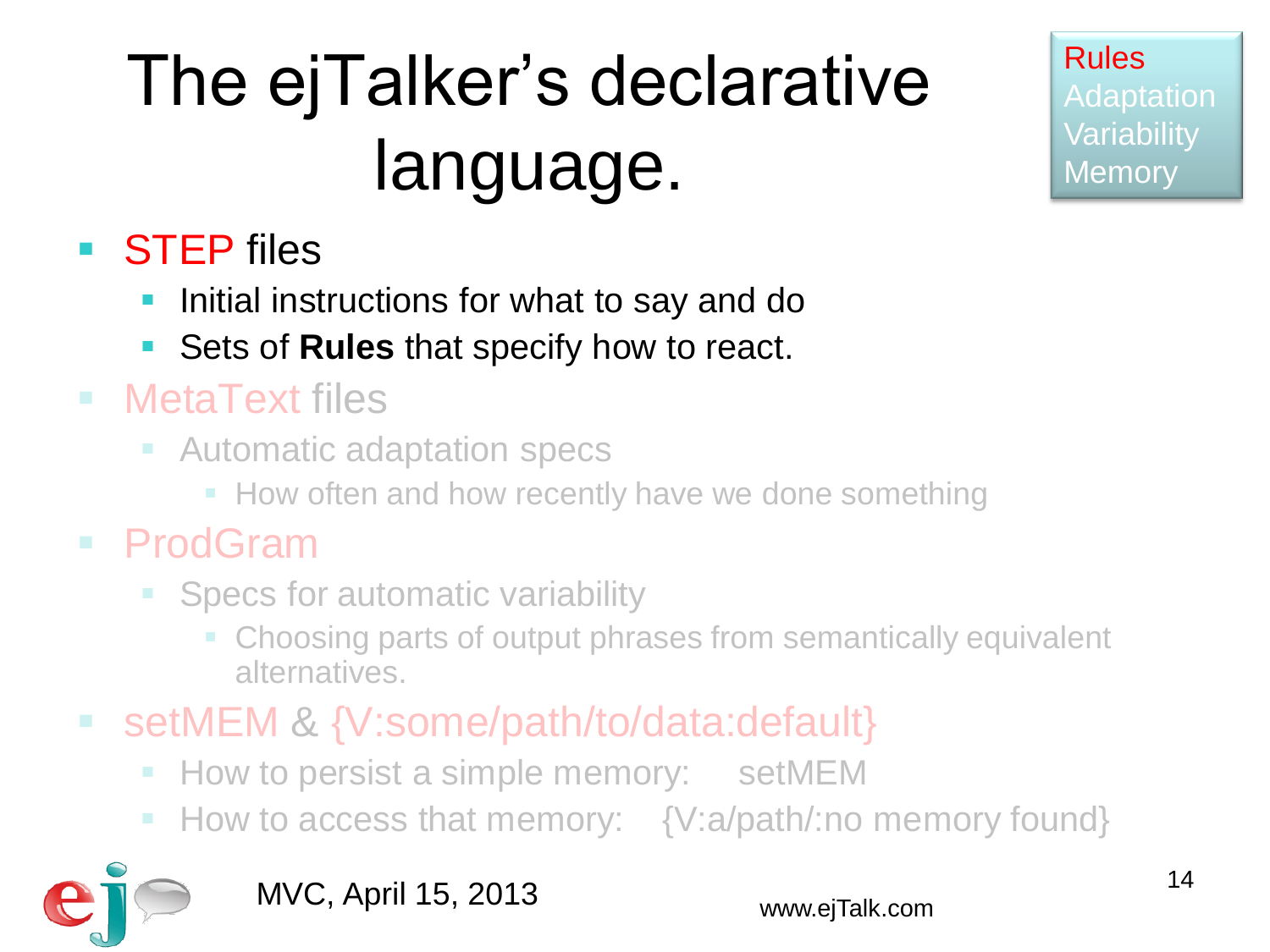# Let's Log On Now!

- Set your wireless network to use
	- Network Name: "Dialog"
	- Password: "myinitial1"
- **Open your browser** 
	- (Chrome, Firefox, etc.)
- **Type in address bar:** 
	- <http://192.168.1.119:15400/br1/ejLogon.html>
	- You should see the Logon Page with Cassandra
- **Type your assigned User Name: e.g. "user73"**
- Type (or verify) your Starting STEP File: "myMovie.step.xml"
- ONLY THEN click on the "LOGON: Text I/O"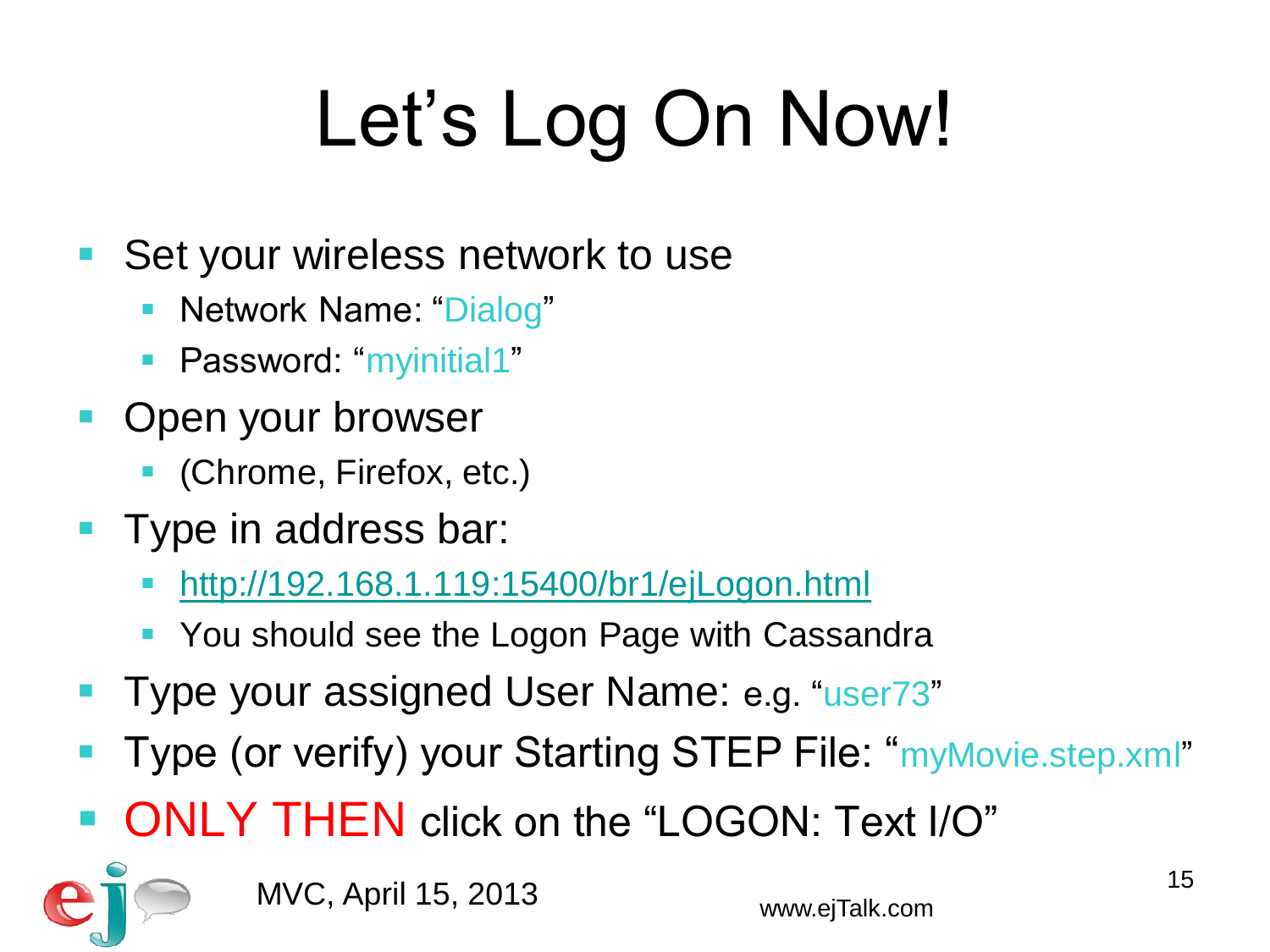# STEP Files:

## Top level domain descriptions

- **Some administrative parameters** 
	- $\blacksquare$  <head>
		- Similar function to the <head> in an HTML file
- Content and Interaction Components
	- $\blacktriangleright$  <br/>body>
		- Similar to the <body> in an HTML file
	- **What to do when we enter this domain** 
		- <introduction>
			- **Say and display things**
	- Instructions on how to "listen" etc.
		- <attention>
			- Select a recognition environment (optional)
	- Rules that decide what course we take
		- <response> & <rule>
			- Test the input, context, data, etc. then react
			- Where most of the interesting stuff happens!

![](_page_15_Picture_18.jpeg)

MVC, April 15, 2013 www.ejTalk.com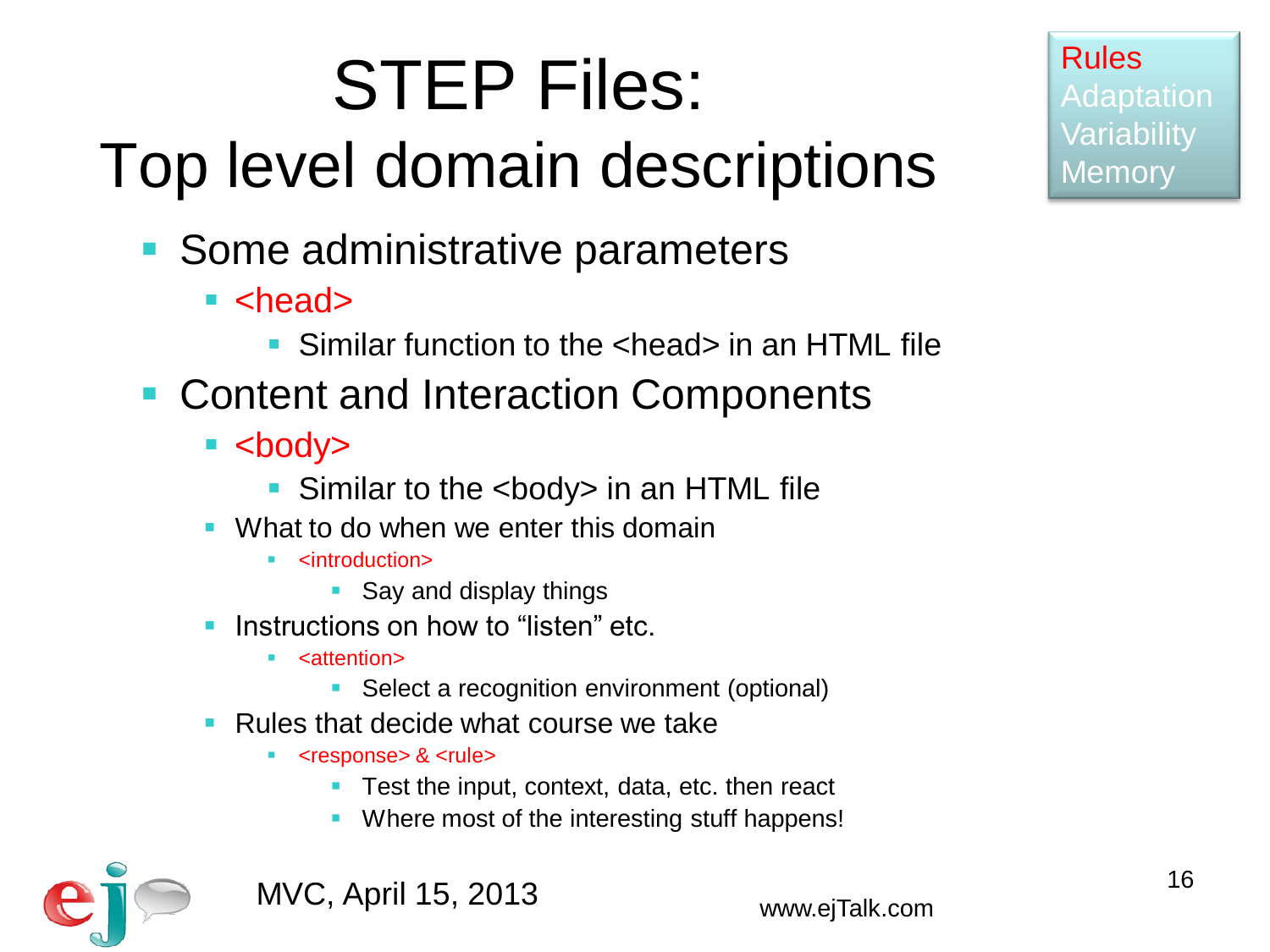## STEP Files: A first look

**<step> <head> <name>myMovie.step.xml</name> </head> <body> <introduction> <action> <presentation> <text> Say something about Lincoln. </text> </presentation> </action> </introduction> <attention></attention> <response> <rule name="mentionLincoln"> <pattern>\*lincoln\*</pattern> <action> <presentation> <text> Lincoln was a good movie! </text> </presentation> </action> </rule> </response> </body> </step>**

![](_page_16_Picture_2.jpeg)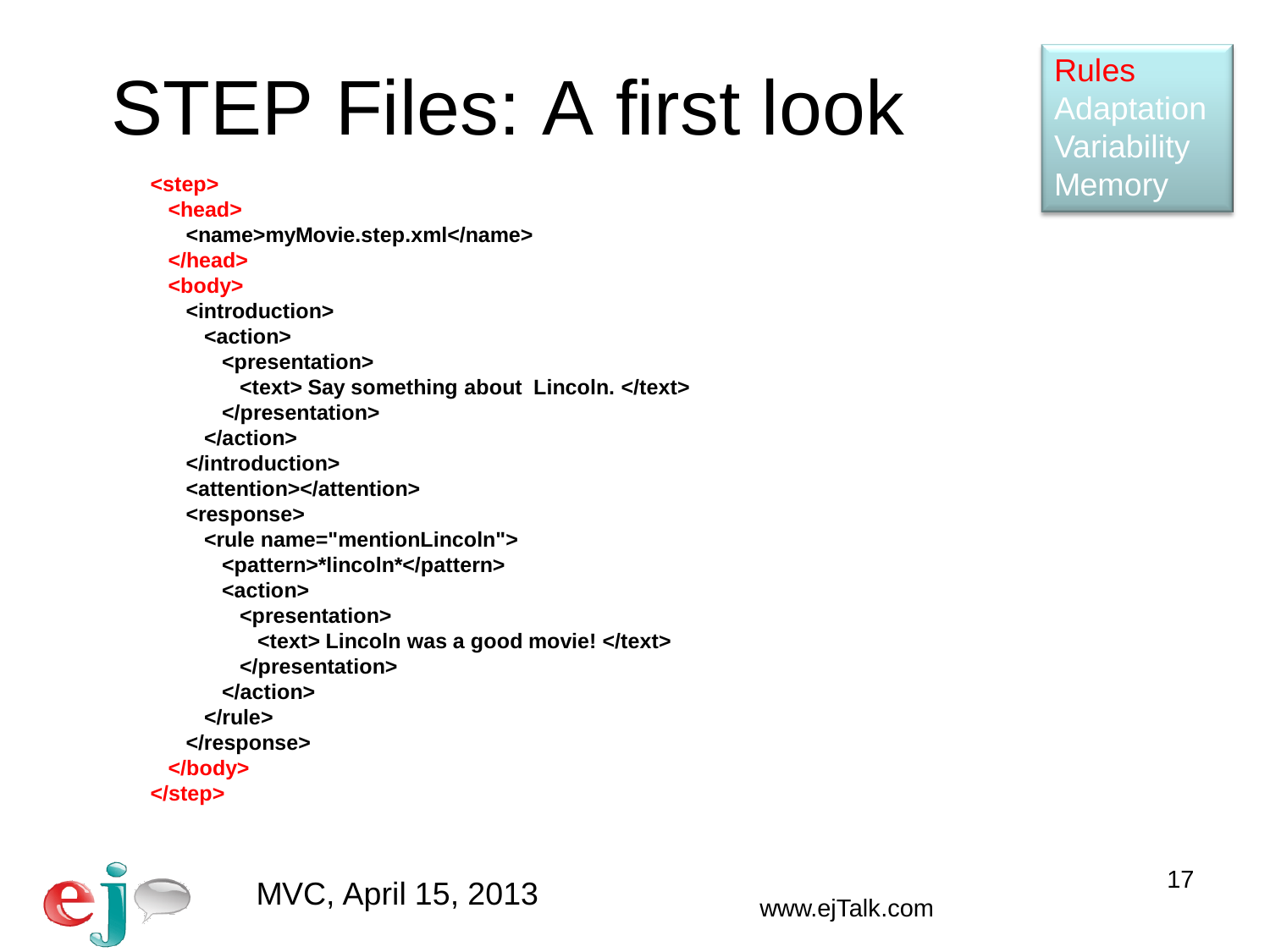# STEP: A Prompt

**<step> <head> <name>myMovie.step.xml</name> </head> <body> <introduction> <action> <presentation> <text> Say something about Lincoln. </text> </presentation> </action> </introduction> <attention></attention> <response> <rule name="mentionLincoln"> <pattern>\*lincoln\*</pattern> <action> <presentation> <text> Lincoln was a good movie! </text> </presentation> </action> </rule> </response> </body> </step>**

![](_page_17_Picture_2.jpeg)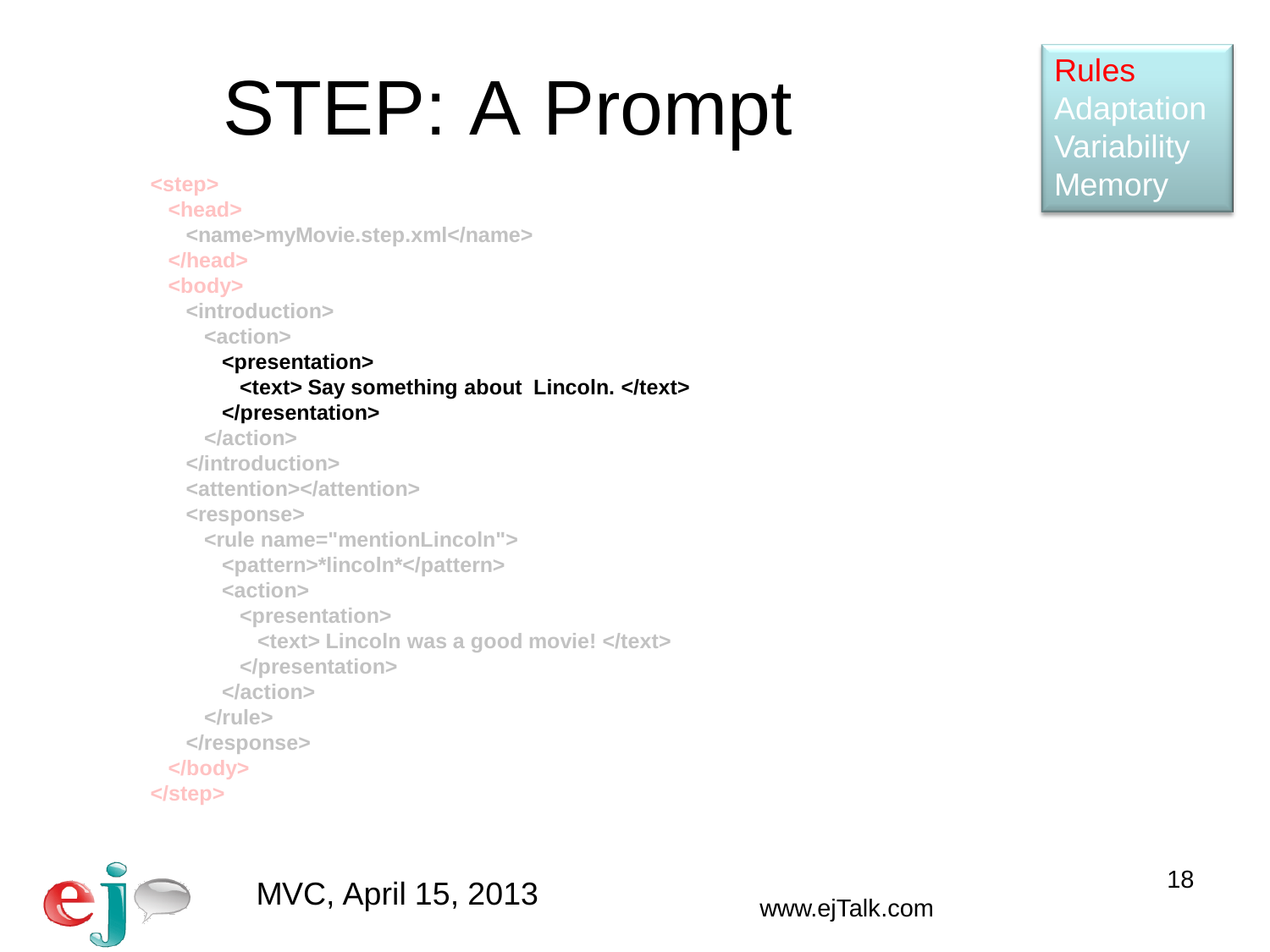# STEP: A Rule

**<step> <head> <name>myMovie.step.xml</name> </head> <body> <introduction> <action> <presentation> <text> Say something about Lincoln. </text> </presentation> </action> </introduction> <attention></attention> <response> <rule name="mentionLincoln"> <pattern>\*lincoln\*</pattern> <action> <presentation> <text> Lincoln was a good movie! </text> </presentation> </action> </rule> </response> </body> </step>**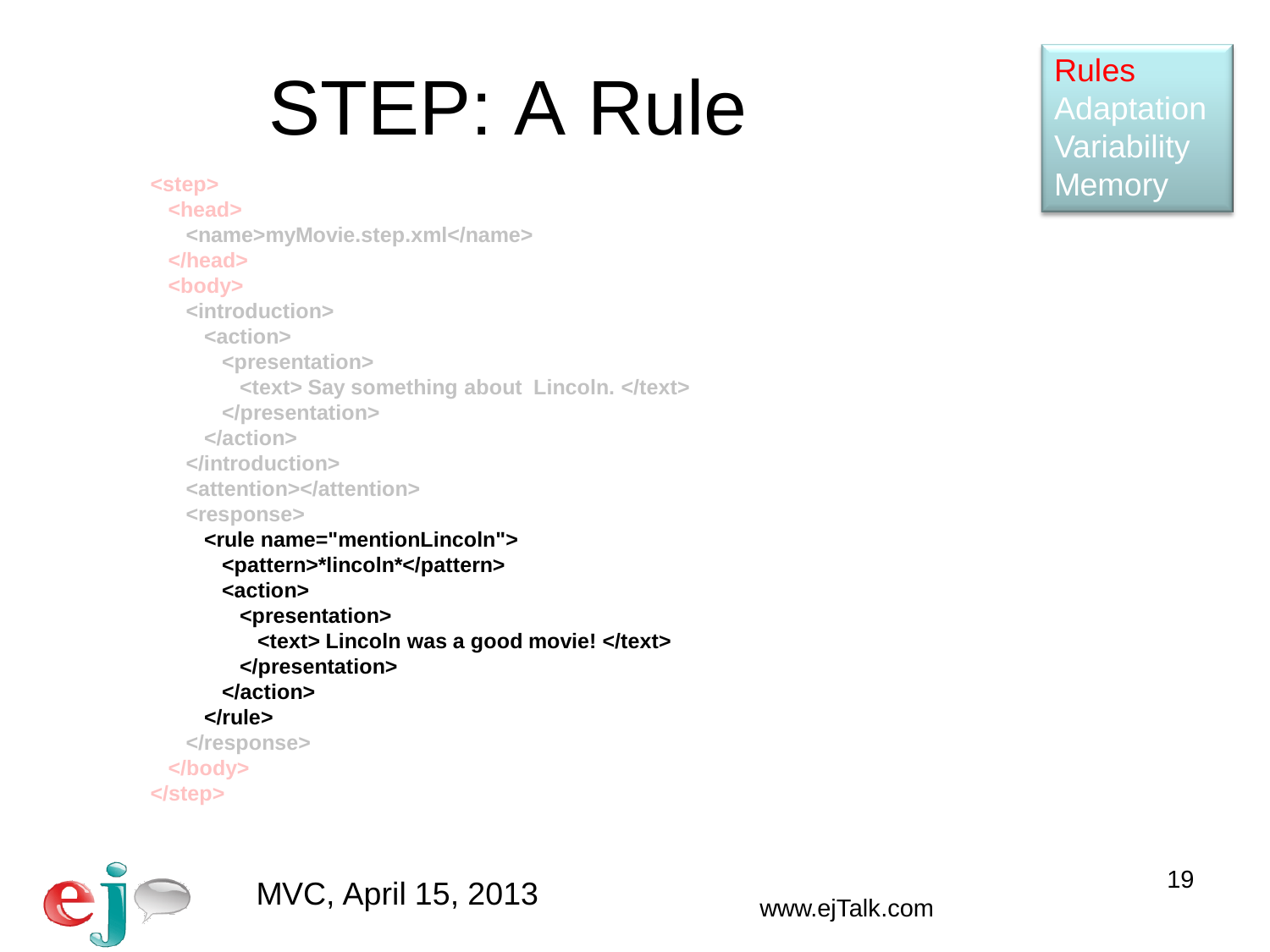# STEP: A Reply

**<step> <head> <name>myMovie.step.xml</name> </head> <body> <introduction> <action> <presentation> <text> Say something about Lincoln. </text> </presentation> </action> </introduction> <attention></attention> <response> <rule name="mentionLincoln"> <pattern>\*lincoln\*</pattern> <action> <presentation> <text> Lincoln was a good movie! </text> </presentation> </action> </rule> </response> </body> </step>**

![](_page_19_Picture_2.jpeg)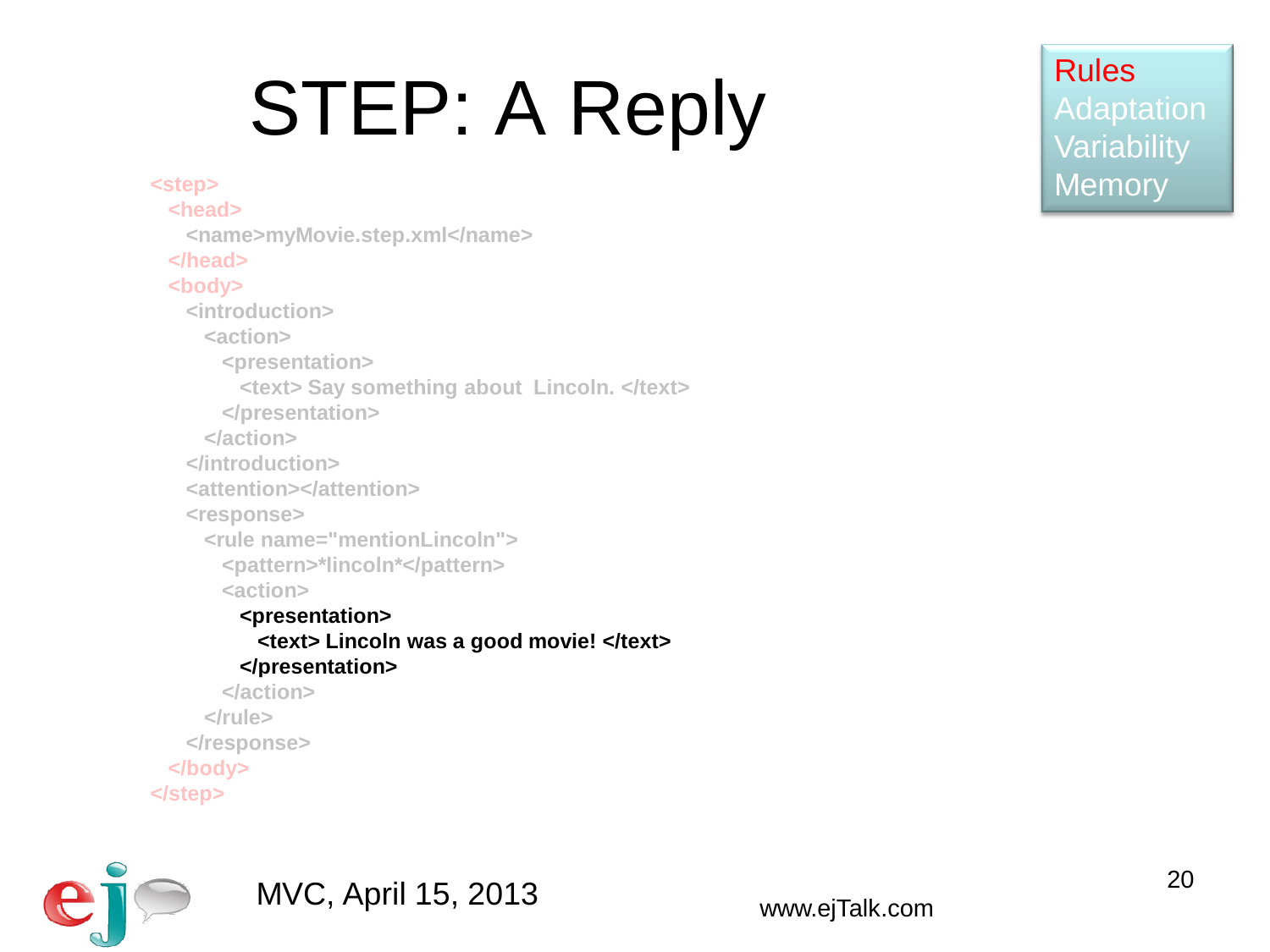## The ejTalker's declarative language.

Rules Adaptation **Variability Memory** 

### ■ STEP files

- **If** Initial instructions for what to say and do
- **Sets of Rules that specify how to react.**
- MetaText files
	- Automatic adaptation specs
		- **How often and how recently have we done something**

### ProdGram

- Specs for automatic variability
	- Choosing parts of output phrases from semantically equivalent alternatives.
- setMEM & {V:some/path/to/data:default}
	- **How to persist a simple memory: setMEM**
	- How to access that memory: {V:a/path/:no memory found}

![](_page_20_Picture_14.jpeg)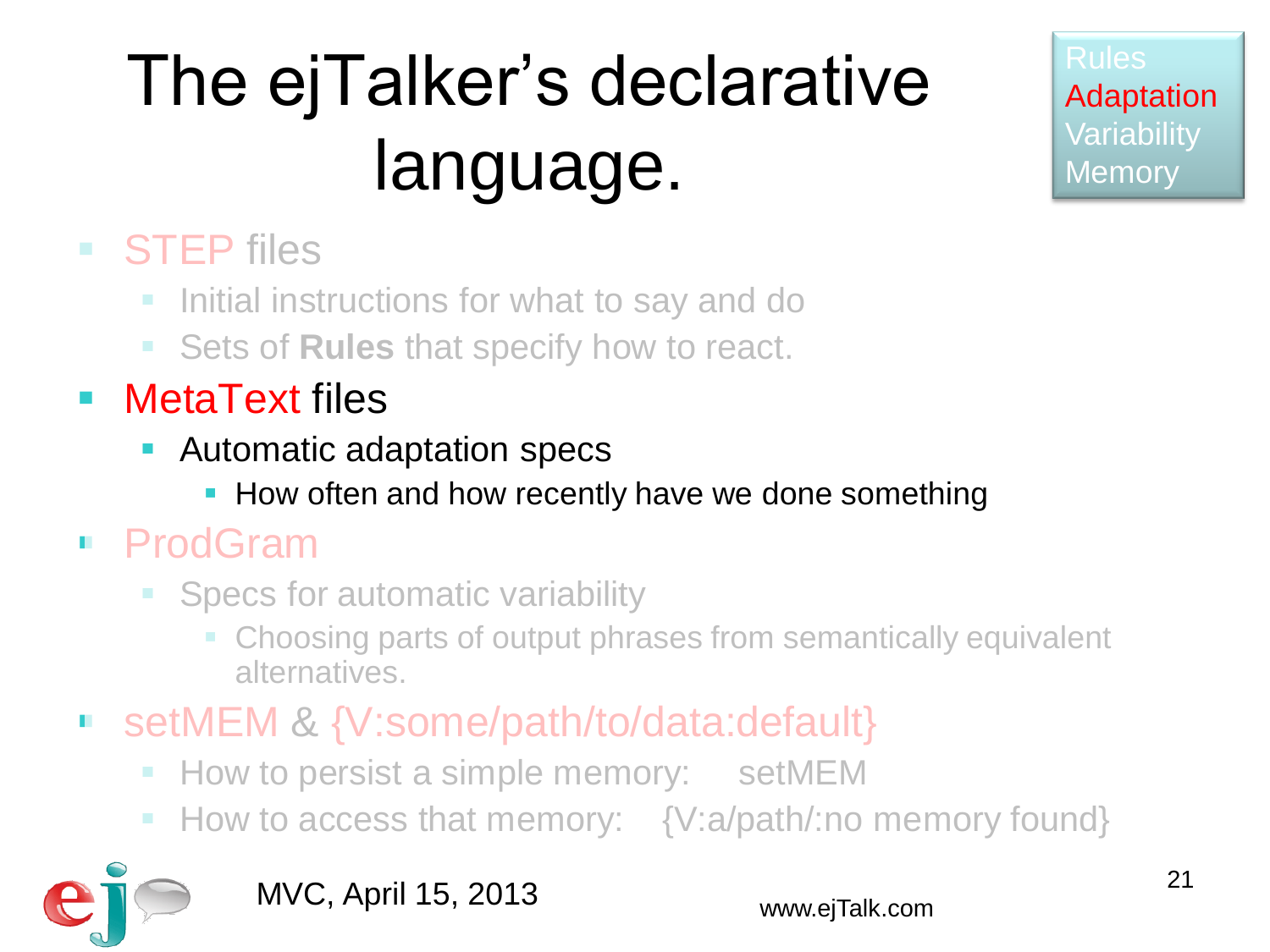# metaText: A Prompt

### **<step>**

 **<head>**

 **<name>myMovie1.step.xml</name>**

 **</head>**

### **<body>**

 **<introduction>**

 **<action>**

### **<presentation>**

 **<text> {M:movie.metaText.xml#promptForLincoln:Say something about Lincoln.}</text> </presentation>**

 **</action> </introduction> <attention></attention> <response> <rule name="mentionLincoln"> <pattern>\*lincoln\*</pattern> <action> <presentation> <text> Lincoln was a good movie! </text> </presentation> </action> </rule> </response> </body> </step>**

![](_page_21_Picture_11.jpeg)

### MVC, April 15, 2013 www.ejTalk.com

Rules

Adaptation

**Variability** 

**Memory**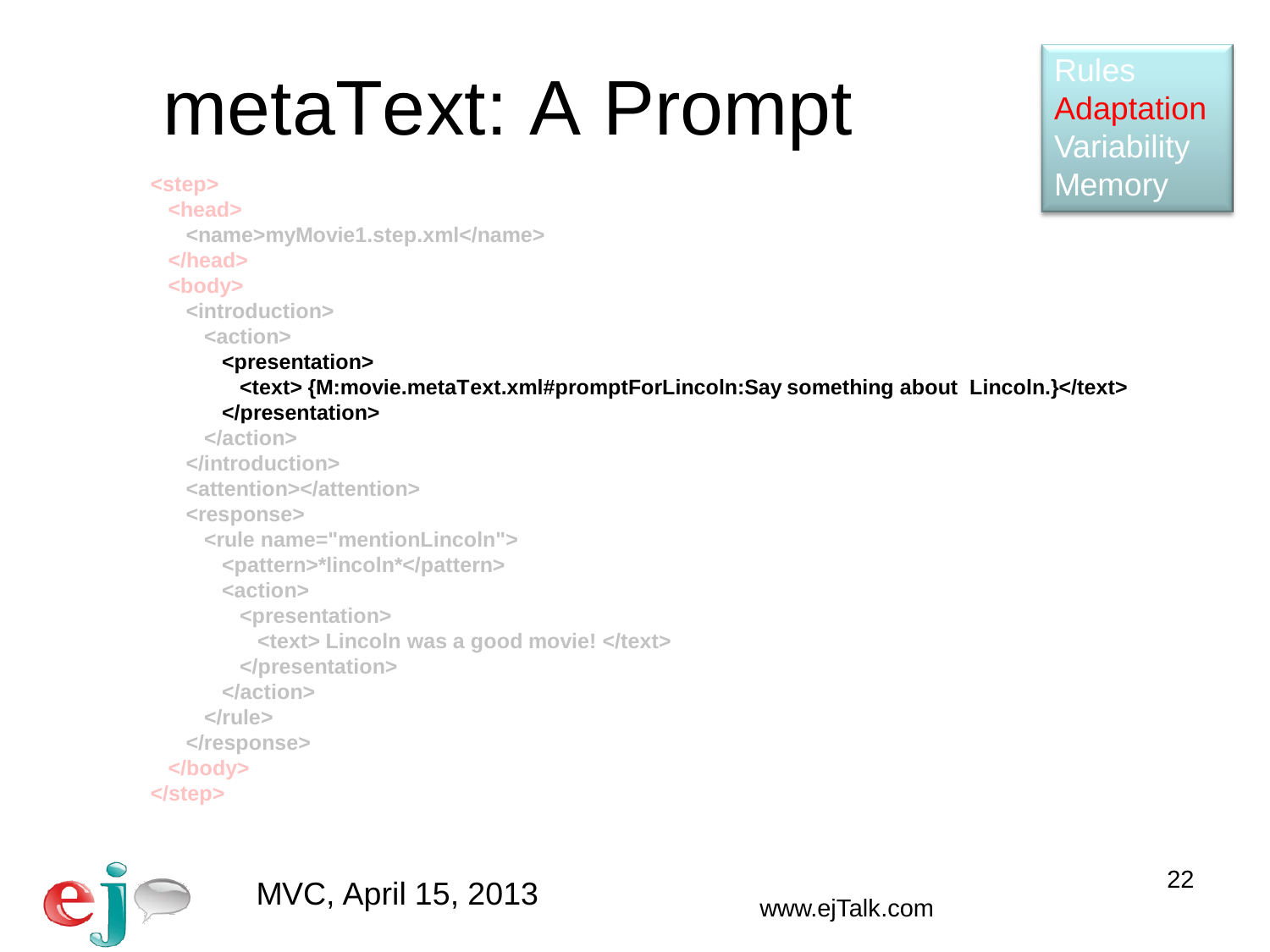### metaText: What does it look like?

### Cassandra says:

{M:myMovie.metaText.xml#promptForLincoln:Say something about Lincoln.}

### She uses the following specification:

(this is an XML snippet from the file "myMovie.metaText.xml")

### **<promptForLincoln>**

 **<int>**

 **<val>So, do you have any comments or thoughts about the movie Lincoln?</val> </int>**

 **<tut>**

 **<val>Why don't we talk about the Lincoln film.</val>**

 **</tut>**

 **<beg>**

 **<val>Say something about Lincoln.</val>**

 **</beg>**

 **<nor>**

 **<val>Comments on Lincoln?</val>**

 **</nor>**

 **<exp>**

 **<val>Okay, sure, one more time! Please share your thoughts about Lincoln.</val> </exp>** 

**</ promptForLincoln >**

![](_page_22_Picture_20.jpeg)

Rules

Adaptation

**Variability** 

**Memory**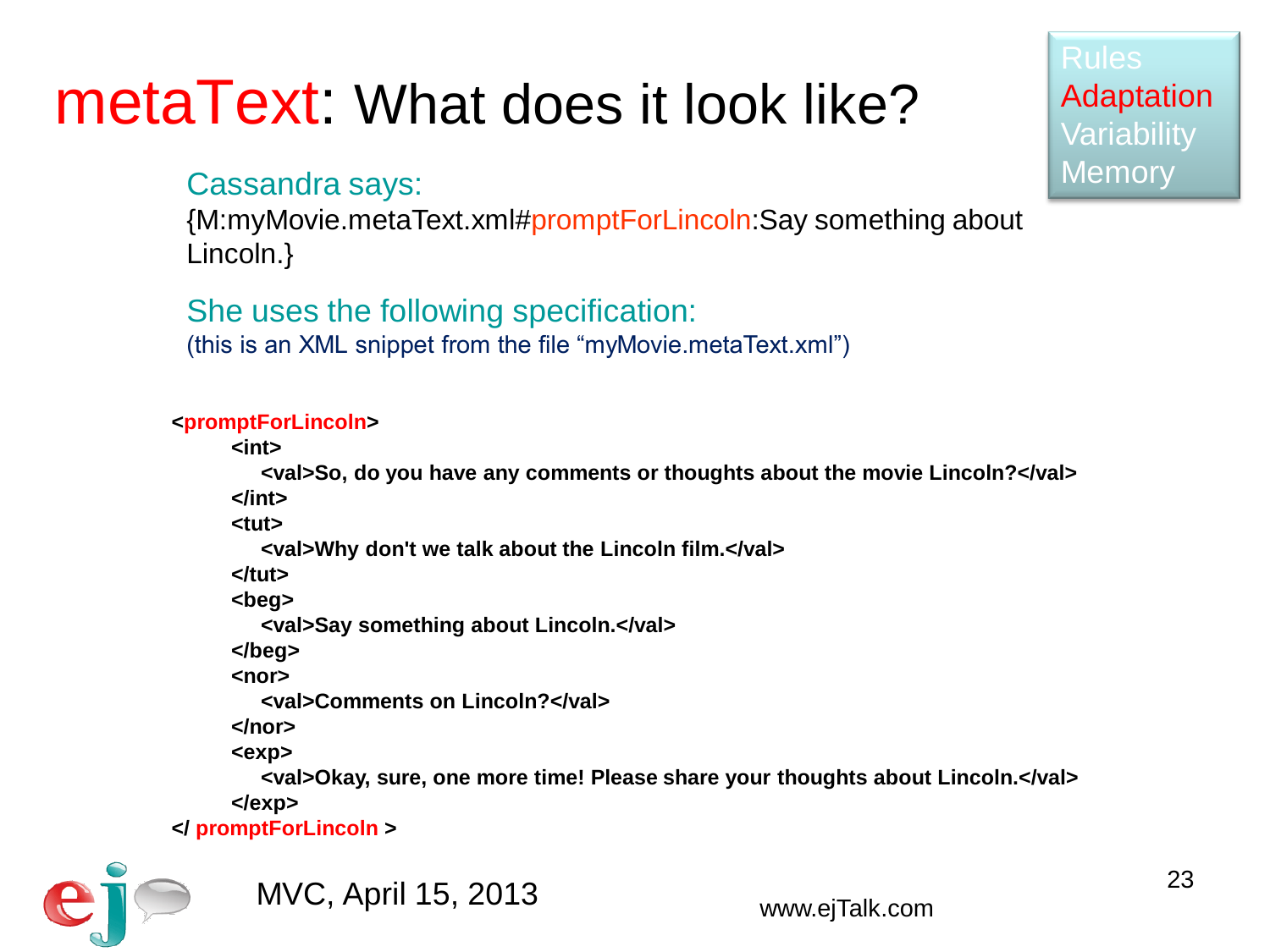# metaText: What does it do?

- **Track frequency and recency of usage** 
	- Uses an impulse/amplitude and decay/half-life methodology
- **Quantify the concept of familiarity** 
	- **How many times has it been done**
	- **How recently has it been done**
- **Abstract the adaptation to repeated behavior** 
	- Repeated sub tasks can automatically become more concise
- Accommodate dynamically and in the moment

![](_page_23_Picture_10.jpeg)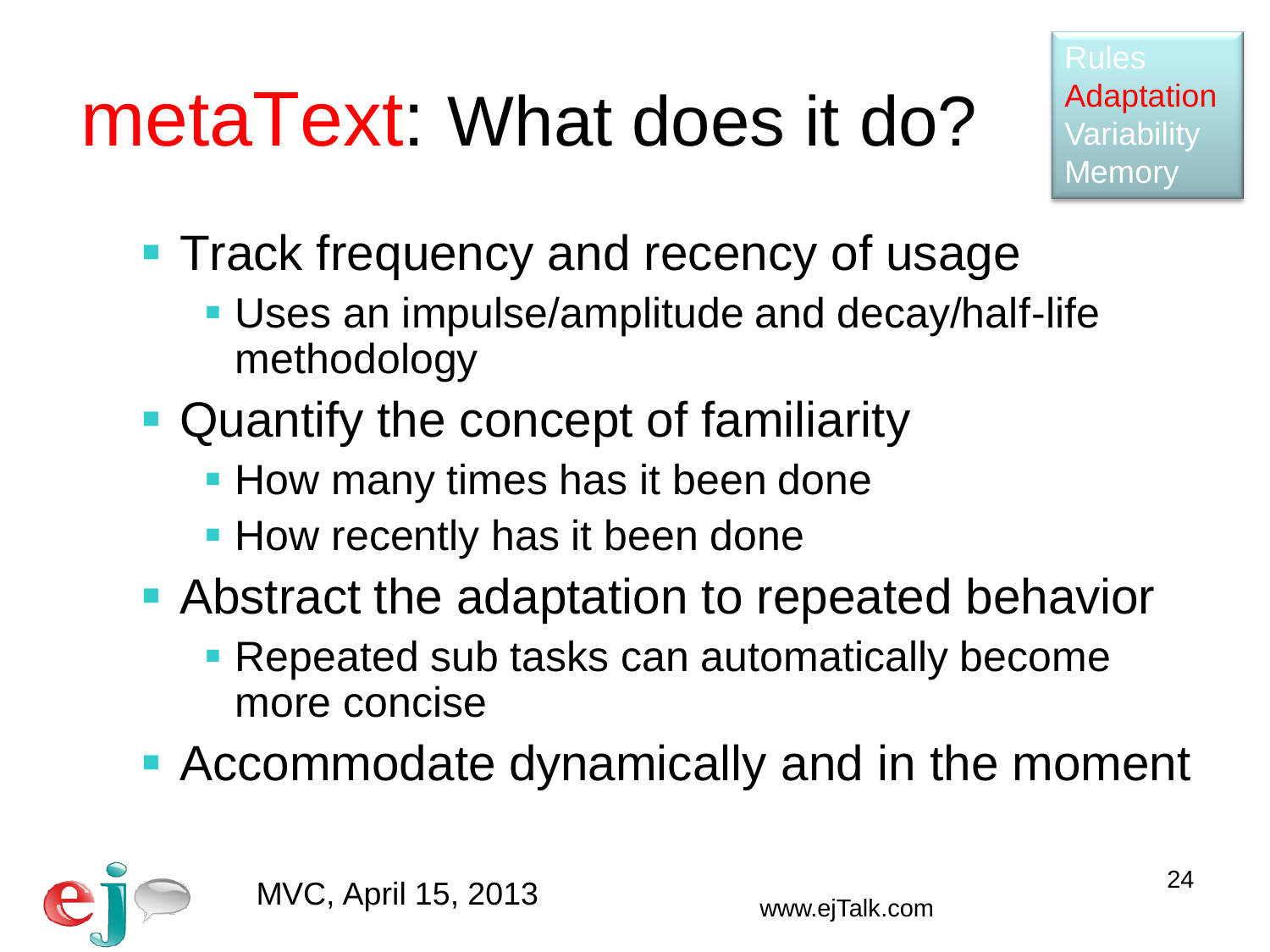## The ejTalker's declarative language.

Rules Adaptation **Variability Memory** 

### ■ STEP files

- **If** Initial instructions for what to say and do
- **Sets of Rules that specify how to react.**
- MetaText files
	- **E** Automatic adaptation specs
		- **How often and how recently have we done something**
- ProdGram
	- Specs for automatic variability
		- Choosing parts of output phrases from semantically equivalent alternatives.
- setMEM & {V:some/path/to/data:default}
	- **How to persist a simple memory: setMEM**
	- How to access that memory: {V:a/path/:no memory found}

![](_page_24_Picture_14.jpeg)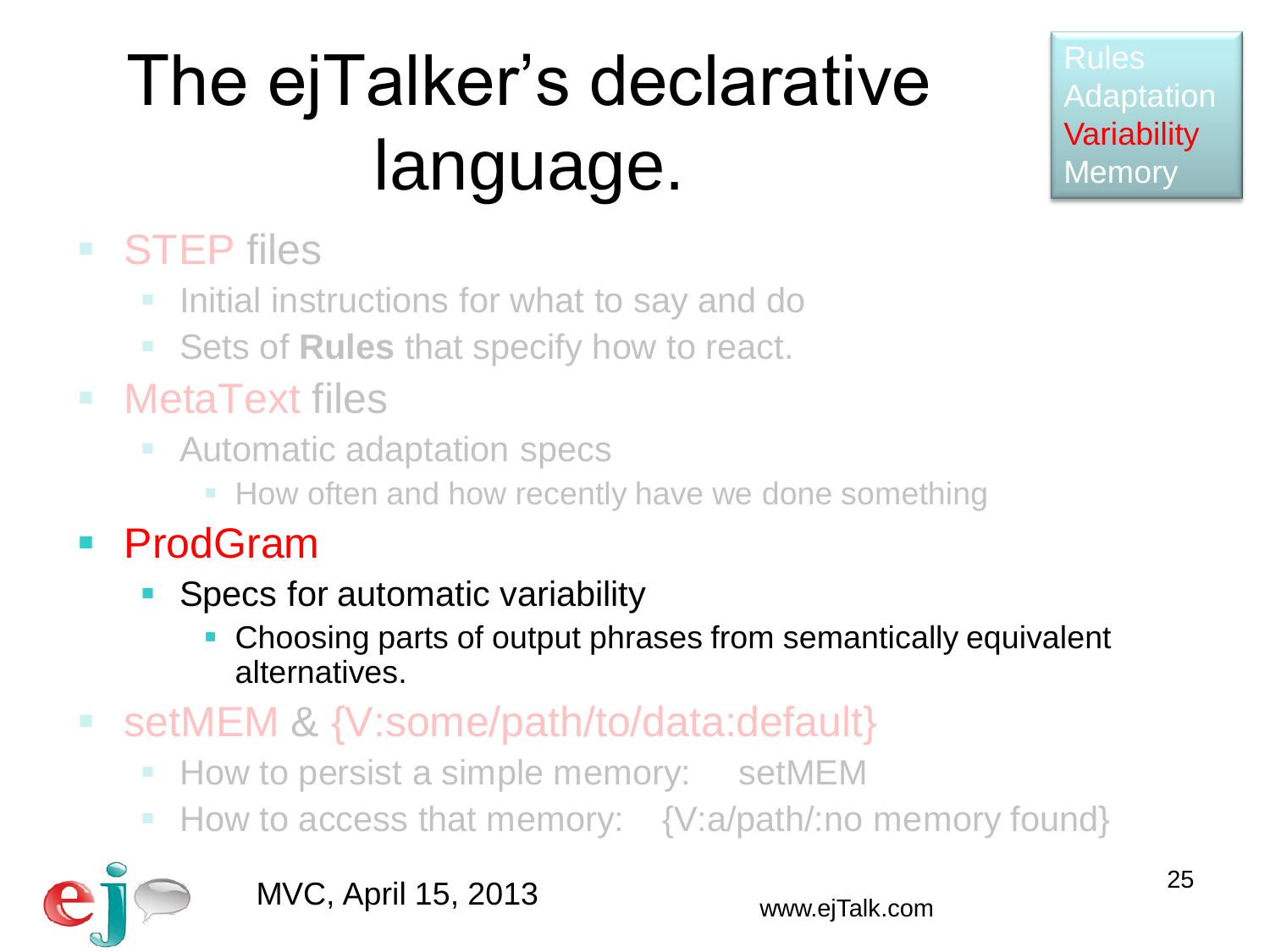# prodGram: Mix it up!

Adaptation **Variability Memory** 

 **<name>myMovie2.step.xml</name> </head> <body> <introduction> <action> <presentation> <text> {M:movie.metaText.xml#sayLincoln:Say something about Lincoln.}</text> </presentation> </action> </introduction> <attention></attention> <response> <rule name="mentionLincoln"> <pattern>\*lincoln\*</pattern> <action> <presentation> <text>Lincoln was a {G:ejCore.prodGram.xml#great:good} movie!</text> </presentation> </action> </rule> </response>**

- **</body>**
- **</step>**

**<step> <head>**

![](_page_25_Picture_5.jpeg)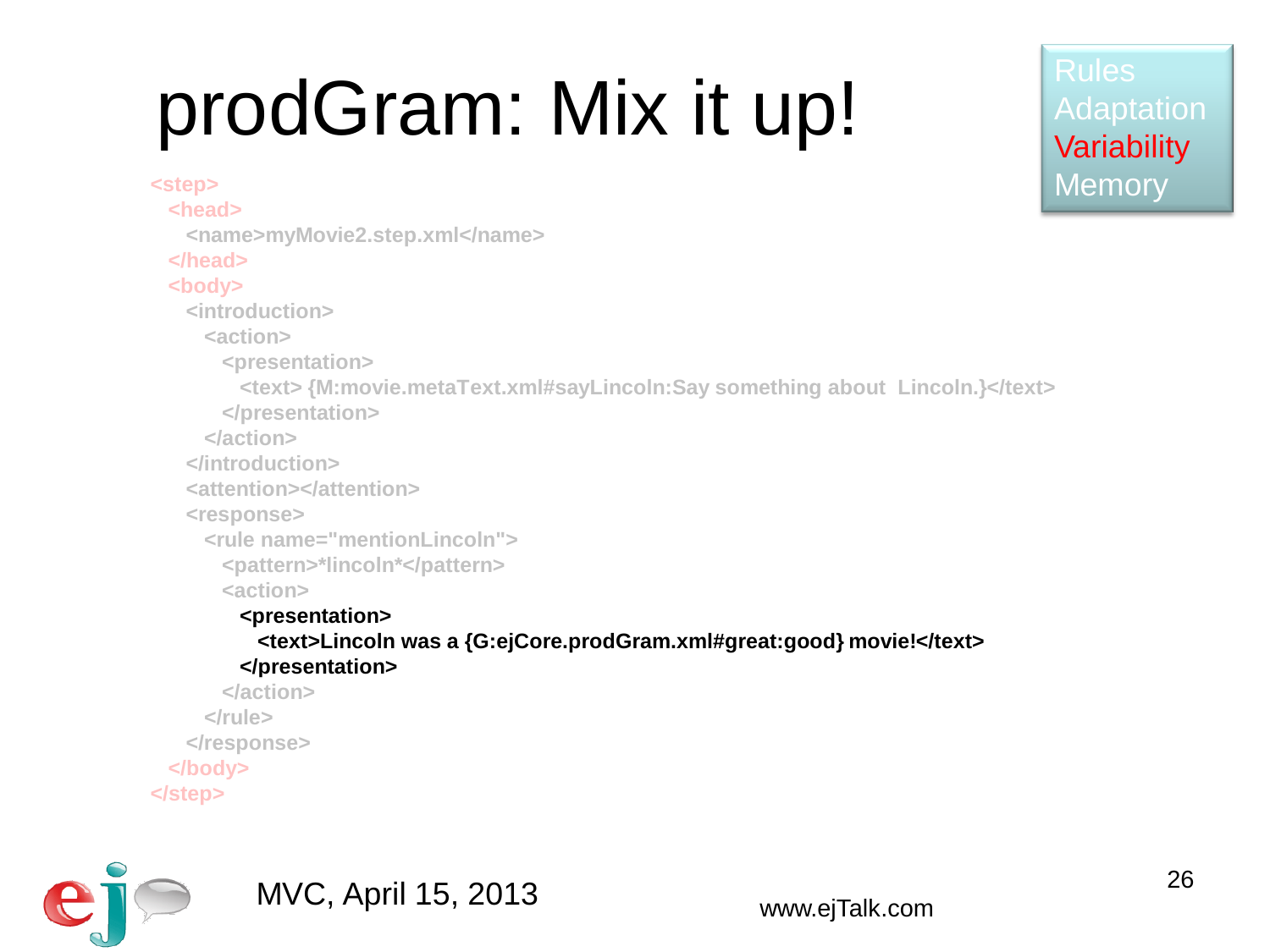### What does prodGram look like?

Rules Adaptation **Variability Memory** 

Cassandra says: …{G:ejCore.prodGram.xml#great:good}…

She uses the following specification:

**<rule id="great" scope="public" ex="That joke was GREAT."> <one-of> <item>great</item> <item>terrific</item> <item>wonderful</item> <item>amazing</item> <item>fantastic</item> <item>grand</item> <item>marvelous</item> </one-of>**

**</rule>**

![](_page_26_Picture_6.jpeg)

MVC, April 15, 2013 www.ejTalk.com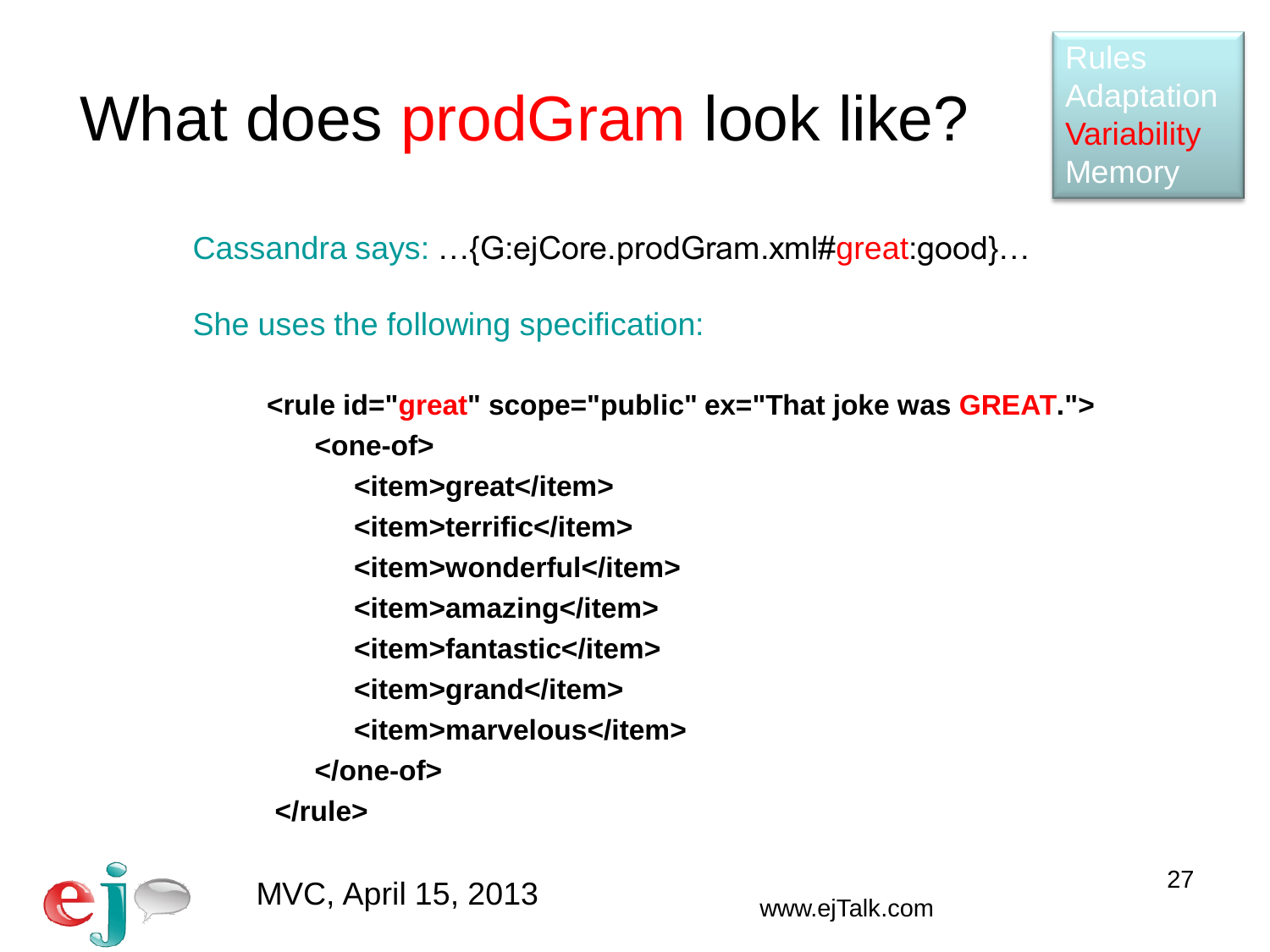### Production Grammars prodGram

![](_page_27_Picture_1.jpeg)

- What does it do?
	- **Adds variability via a simple semantic reference**
	- Abstracts variability in the dialog
- What is it?
	- **Rules written in exactly the same SRGS form as** used for recognition grammars
		- **If it is a familiar syntax**
	- A library of prodGram rules
		- **Common phrases**
		- **Simplifies composing**
		- Encourages persona consistency

![](_page_27_Picture_12.jpeg)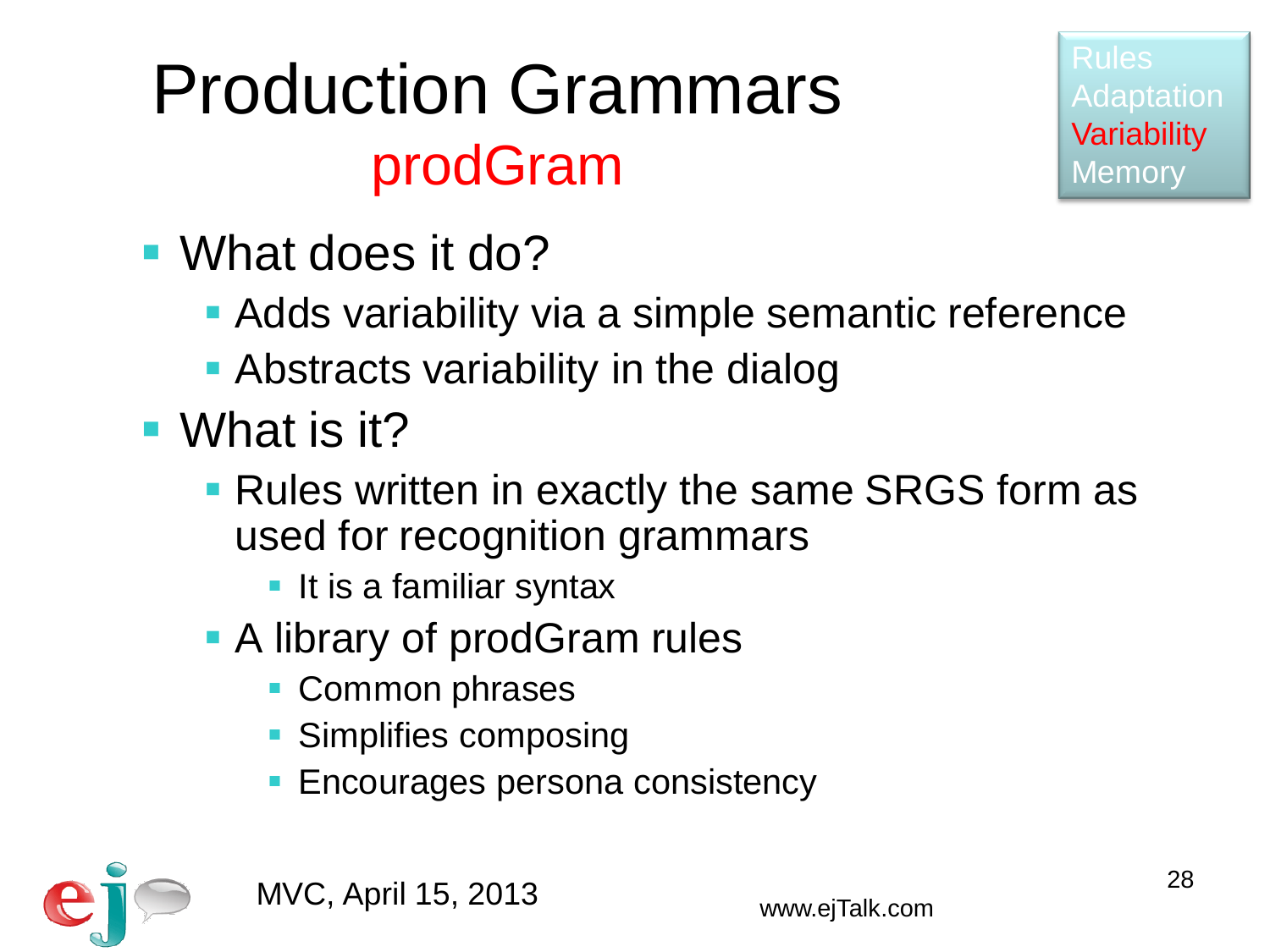## The ejTalker's declarative language.

Rules Adaptation **Variability Memory** 

### ■ STEP files

- **If** Initial instructions for what to say and do
- **Sets of Rules that specify how to react.**
- MetaText files
	- **E** Automatic adaptation specs
		- **How often and how recently have we done something**

### ProdGram

- Specs for automatic variability
	- Choosing parts of output phrases from semantically equivalent alternatives.
- setMEM & {V:some/path/to/data:default}
	- How to persist a simple memory: setMEM
	- How to access that memory: {V:a/path/:no memory found}

![](_page_28_Picture_14.jpeg)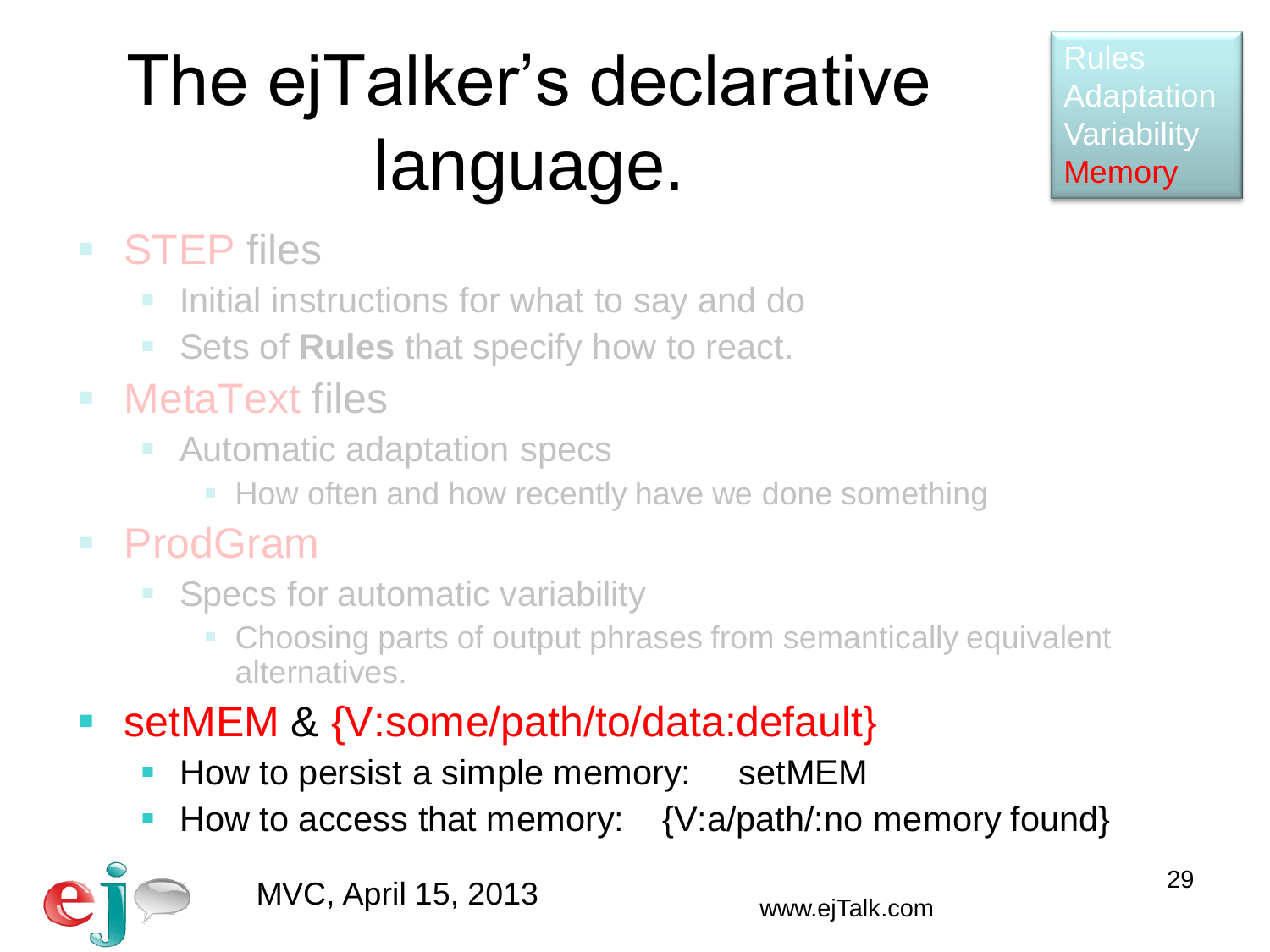# setMEM: Remember

**<step> <head> <name>myMovie3.step.xml</name> </head> <body> <introduction>…</introduction> <attention></attention> <response> <rule name="mentionLincoln">…</rule> <rule name="mentionSkyfall"> <pattern>\*skyfall\*</pattern> <action> <setMEM> <v>movie/dislike=Skyfall</v> </setMEM> <presentation> <text>Bond? I didn't like {V:movie/dislike:that movie} very much.</text> </presentation> </action> </rule> </response> </body> </step>**

![](_page_29_Picture_2.jpeg)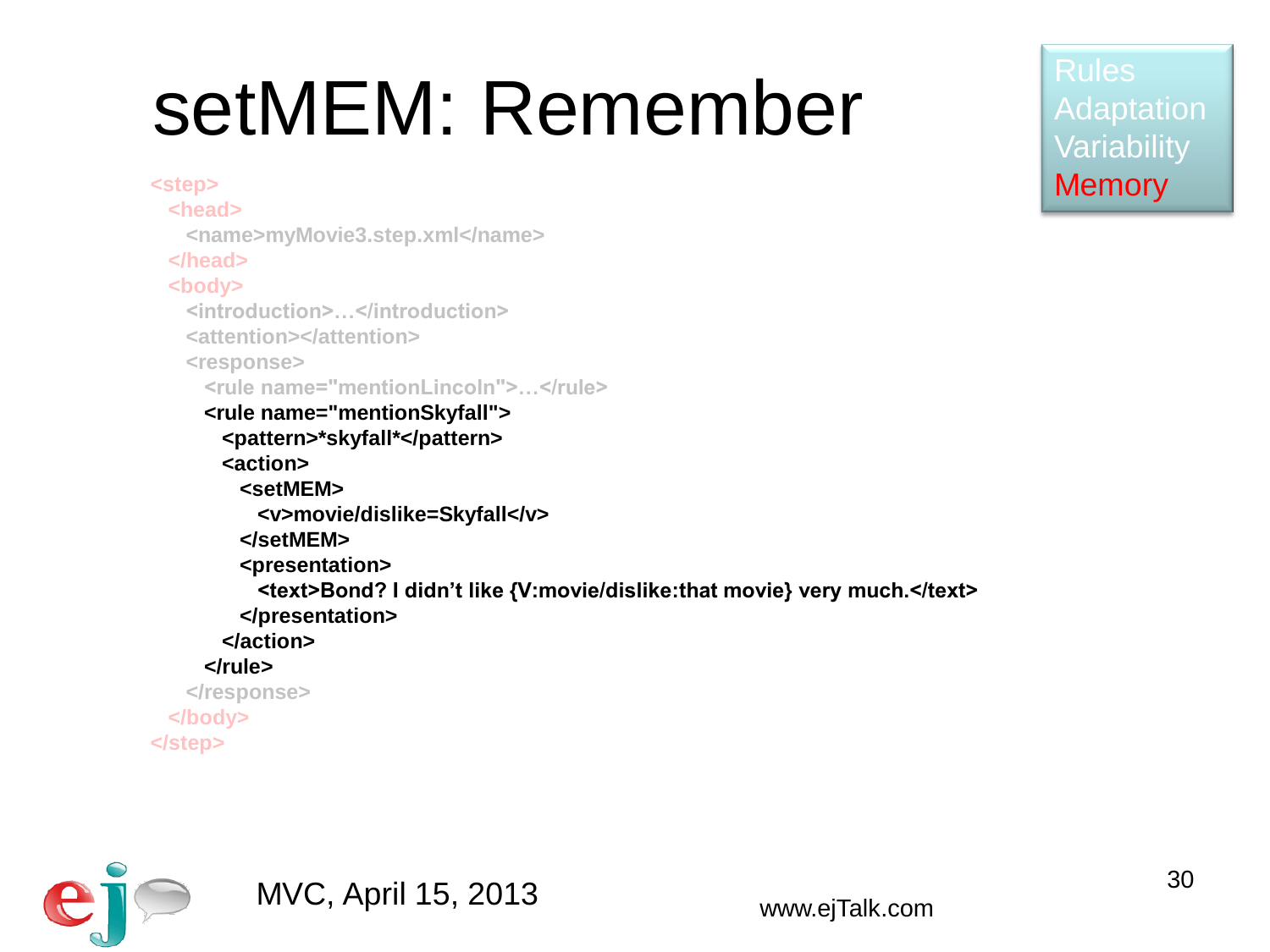### What does setMEM look like?

Adaptation **Variability Memory** 

ejTalker <action> element that sets a persistent memory.

It uses the following specification:

**<setMEM> <v>movie/dislike=Skyfall</v> … (set as many as you want) … e.g. <v>movie/genre=action</v> <v>some/other/variable=127</v> </setMEM>**

**Use them later like this:**

**"I think the genre is {V:movie/genre:who knows what}." … (it is remembered forever) …**

![](_page_30_Picture_7.jpeg)

MVC, April 15, 2013 www.ejTalk.com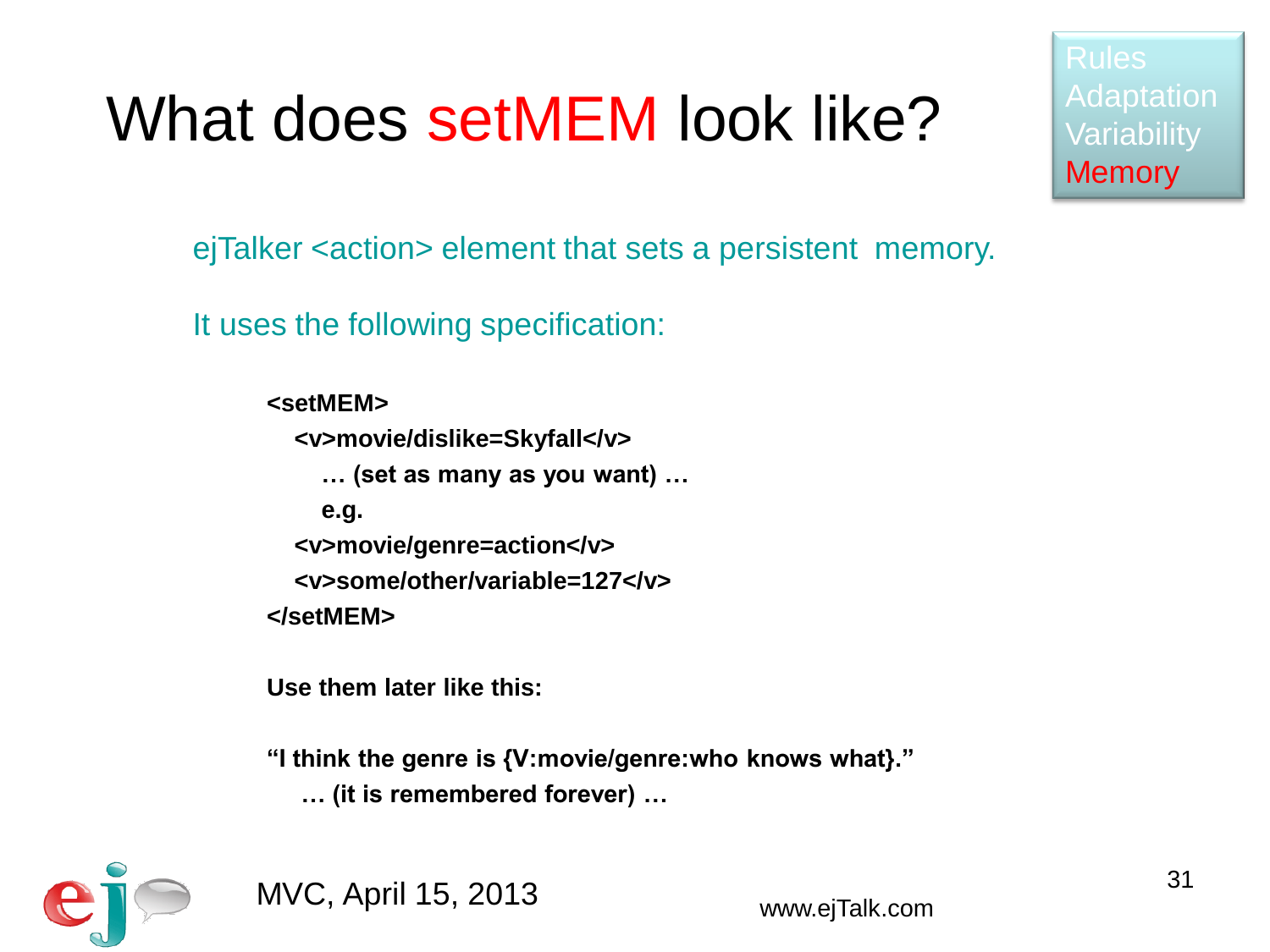### Remember setMEM

- What does it do?
	- **Saves strings in a hierarchical data store**
	- **Persists data over the relationship**
- What is it?
	- **String assignments set within <action> elements** 
		- **-** Arbitrarily deep pathing
		- **Hierarchy promotes ontologies**
	- **String value evaluation wherever "constant" string** can be used
		- **Common evaluation syntax for all system values**

![](_page_31_Picture_11.jpeg)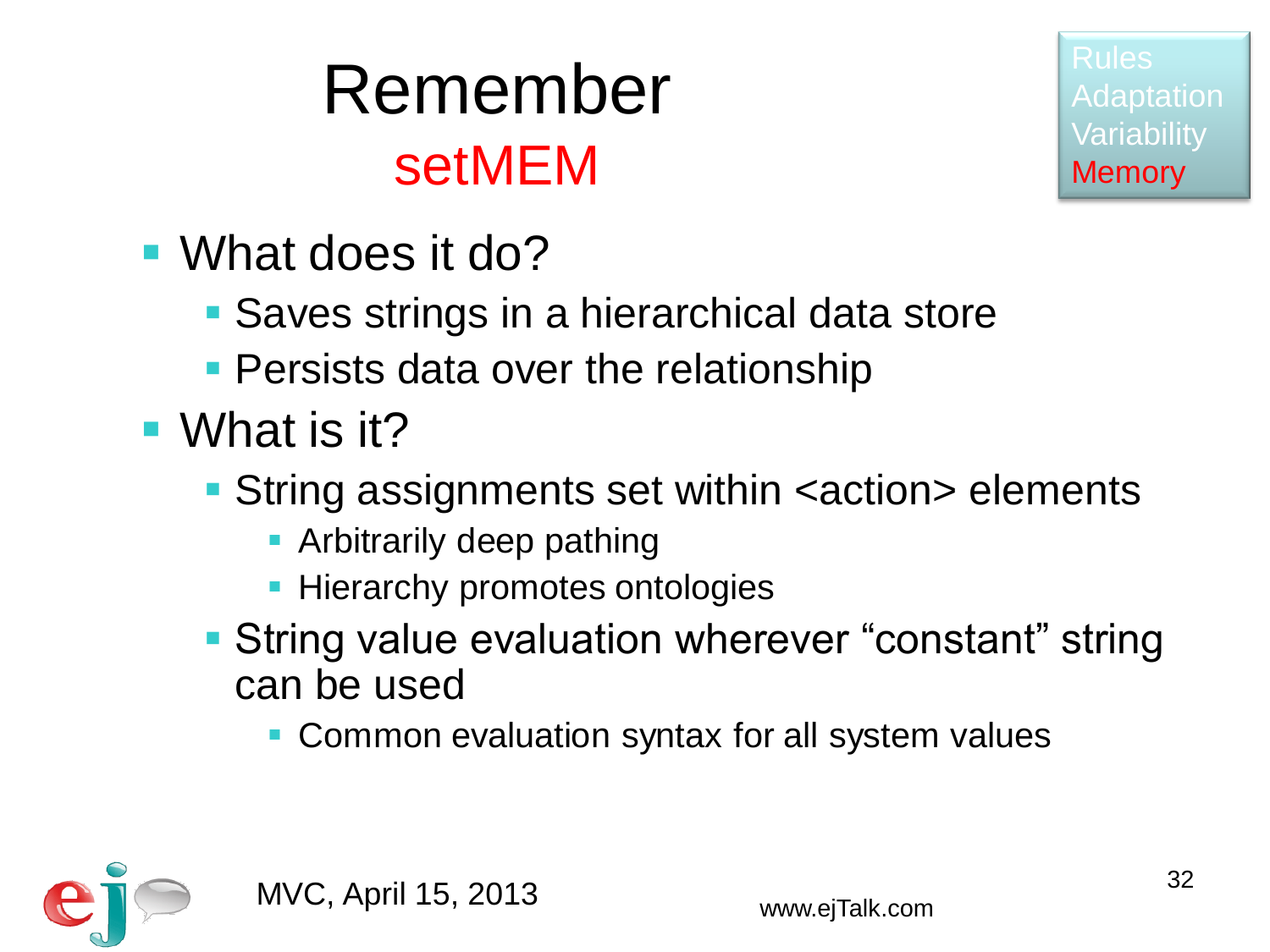## **Contributors**

(members AVIOS and/or Advanced Dialog Group)

- **David Thomson**, PMTS AT&T Labs
- **Emmett Coin**, CEO & Industrial Poet ejTalk Corp.
- **Deborah Dahl**, Principal Conversational Technologies
- **John Tadlock**, Lead Principal Technical Architect AT&T Services
- **K. W. 'Bill' Scholz**, President NewSpeech LLC
- **Lorin Wilde**, CTO Wilder Communications, Inc.
- **Marie Meteer** Brandeis University
- **Ria Farrell Schalnat**, Counsel Dinsmore & Shohl LLP

![](_page_32_Picture_10.jpeg)